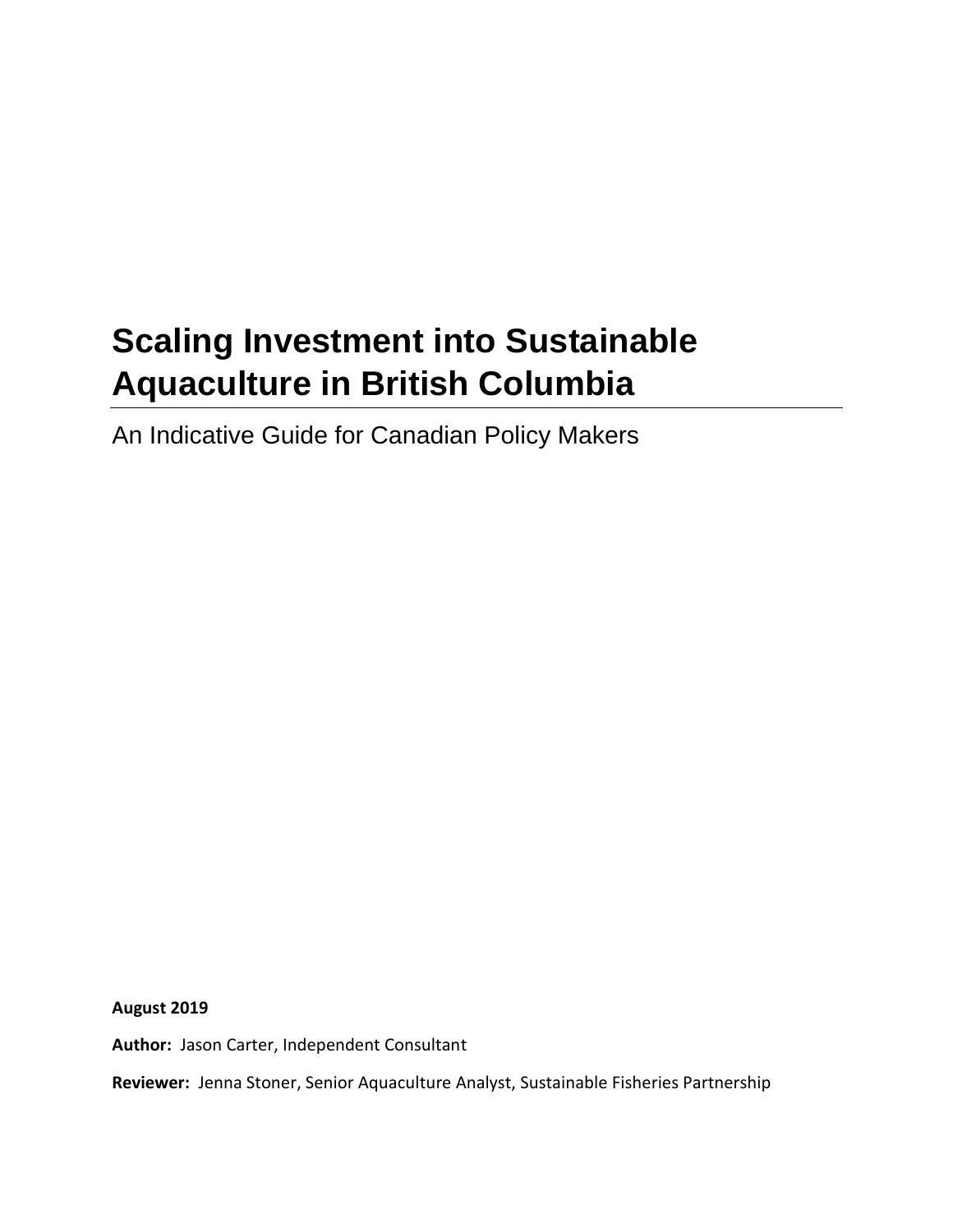#### **Contributors**

The author would specifically like to thank Jenna Stoner, Senior Aquaculture Analyst of the Sustainable Fisheries Partnership for her significant contribution to the report.

The report's information and conclusions have been gathered through a series of articles, interviews and discussions with international industry experts, institutional investors, nongovernmental organizations and other relevant stakeholders. Much of the contents specific to BC were sourced from 23 interviews conducted throughout June 2019 with regional experts.

#### **Acknowledgements**

The format and basis for the report was based on the information and framework presented in the report Towards a Blue Revolution, authored by The Nature Conservancy ("TNC") and Encourage Capital, and the report is intended as an application of this information to the British Columbia ("BC") aquaculture industry. The author has maintained independence and autonomy over the report's contents and the selection of individuals that were interviewed during its preparation, and the views and recommendations expressed in this report are his own. While the report is intended to guide policy based on specific findings, further investigation into the details of those findings is suggested before they are used to make any policy decisions.

#### **Methodology**

Research, analysis and report authoring was undertaken by Jason Carter and was kindly made possible by the [Tides Canada Foundation](https://tidescanada.org/) through Tides Canada Special Initiatives.

#### **About the Researcher/Author: Jason Carter**

Jason Carter created and led the structure for North America's first investment vehicle focussed exclusively on sustainable aquaculture from conception to operational launch. As an impact investment fund in exclusive partnership with Ocean Wise Conservation Association, the vehicle was structured to invest in the expansion of established aquaculture production facilities that were recommended sustainable by the Ocean Wise Seafood Program. Through assembling a diverse team of professionals offering exemplary experience in aquaculture, seafood sales and marketing, marine science, corporate governance, investment management, capital markets, finance and law, the vehicle had the requisite in-house experience to evaluate and support investments into often complex sustainable aquaculture technologies. While most impact investors in the space employ equity-investment strategies, development of specific debt-like vehicles such as the one Jason structured would provide critical additional financing to support innovative, capital intensive sustainable production systems where commercial bank financing is often challenging to secure.

Prior to that, Jason helped established Europe's first diversified royalty financing company, pioneering the finance method with European institutional investors. He helped the company raise £35 million for its initial round from a roster of investors including three of the top ten largest fund managers in the world. Jason has a degree in finance from Western University.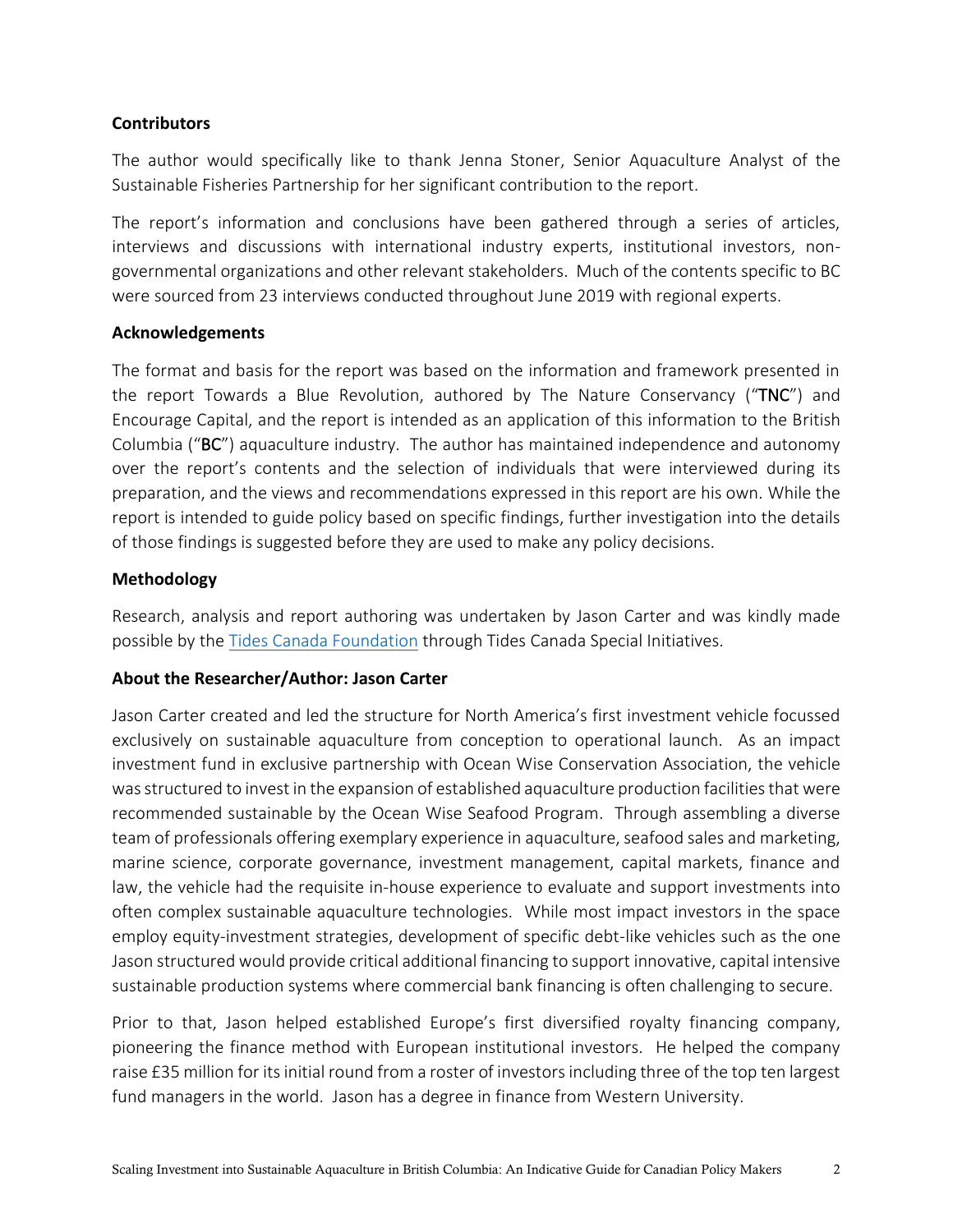## **Contents**

| <b>Executive Summary</b>                        | 4  |
|-------------------------------------------------|----|
| <b>Part 1: Introduction</b>                     | 8  |
| <b>Report Preparation</b>                       | 8  |
| Overview                                        | 8  |
| Purpose and Audience for this Report            | 10 |
| Approach                                        | 11 |
| Scope                                           | 11 |
| <b>Part 2: Market Overview</b>                  | 13 |
| <b>International Market</b>                     | 13 |
| British Columbia Market                         | 13 |
| Part 3: Catalyzing Growth in British Columbia   | 15 |
| Policy Objectives                               | 15 |
| Foundations for Growth                          | 15 |
| Supporting Pilot Facilities for Diversification | 16 |
| Attracting Commercial-scale Operations          | 17 |
| <b>Part 4: Technology Development Analysis</b>  | 19 |
| Land-based Finfish RAS                          | 19 |
| <b>Bivalves and Seaweed</b>                     | 20 |
| Offshore Finfish Aquaculture                    | 22 |
| <b>Part 5: Investment Considerations</b>        | 24 |
| Responsible Investment                          | 24 |
| Aquaculture Investment Profiling                | 25 |
| Categories of Investment Capital                | 26 |
| Part 6: Advancing the Industry                  | 28 |
| Recommendations for Policy Makers               | 28 |
| <b>References</b>                               | 32 |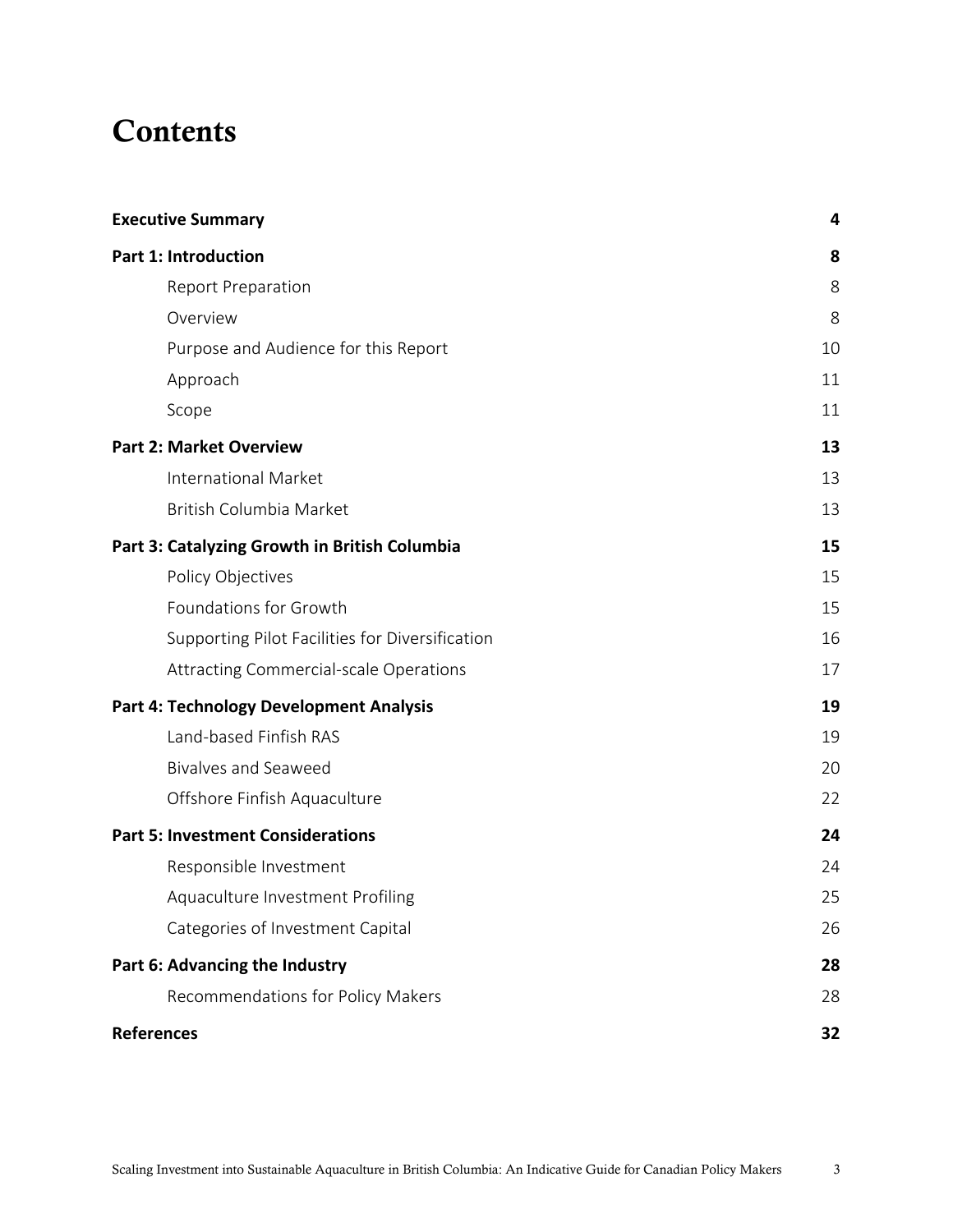## Executive Summary

As pressures mount for global food systems to transition toward more sustainable production methods, aquaculture, now the fastest growing form of food production on earth, is recognized as having a critical role to help fulfill the growing demand for animal protein. Unfortunately, conventional aquaculture has outpaced regulation in many regions and the consequences are increasingly evident, with recent analysis illustrating damaged ecosystems and disease transfer, leading to food safety hazards and a limitation on production licences. These consequences have initiated widespread efforts to develop alternative and more sustainable aquaculture production technologies to keep up with the growing demand for seafood, some of which, after decades of research and development, are now ready for investment at scale.<sup>1</sup>

A few of these efforts have been championed by innovative producers in BC, and there is now a significant economic opportunity that could be captured by scaling-up BC's sustainable aquaculture industry. However, BC's sustainable aquaculture industry faces a number of obstacles to capitalize on that opportunity, many of which result from the industry's regulatory environment. The convergence of market-ready innovative technologies, investor appetite and consumer demand have provided an appropriate stage for government to intervene and support a material transition to a more sustainable and economically prosperous aquaculture industry in BC.

#### **The three categories of sustainable aquaculture technologies covered in the report include:**

- **1. Land-based recirculating aquaculture systems ("RAS") for all species:** These closedcontainment systems are separated from marine ecosystems, nearly eliminating the risk of negative impacts on marine environments, while enabling a more continuous supply versus conventional marine aquaculture, as production variables are more controlled.
- **2. Bivalve and seaweed aquaculture:** Bivalve and seaweed aquaculture is relatively less capital intensive and can help regenerate and maintain marine ecosystems if managed properly.
- **3. Offshore finfish aquaculture systems:** While still in early stages of technological development, offshore production systems (located up to approximately 50km off the coast) offer the potential to produce high volumes of fish in a deep ocean environment, away from sensitive coastal marine ecosystems and with a greater level of automation.

While outside the scope of the report, it must be noted that other potentially sustainable aquaculture and management practices should be considered for shaping aquaculture policy and regulations in BC. To consider the sustainability of other such practices, relevant stakeholder groups should work together to collectively determine both their commercial viability and environmental sustainability.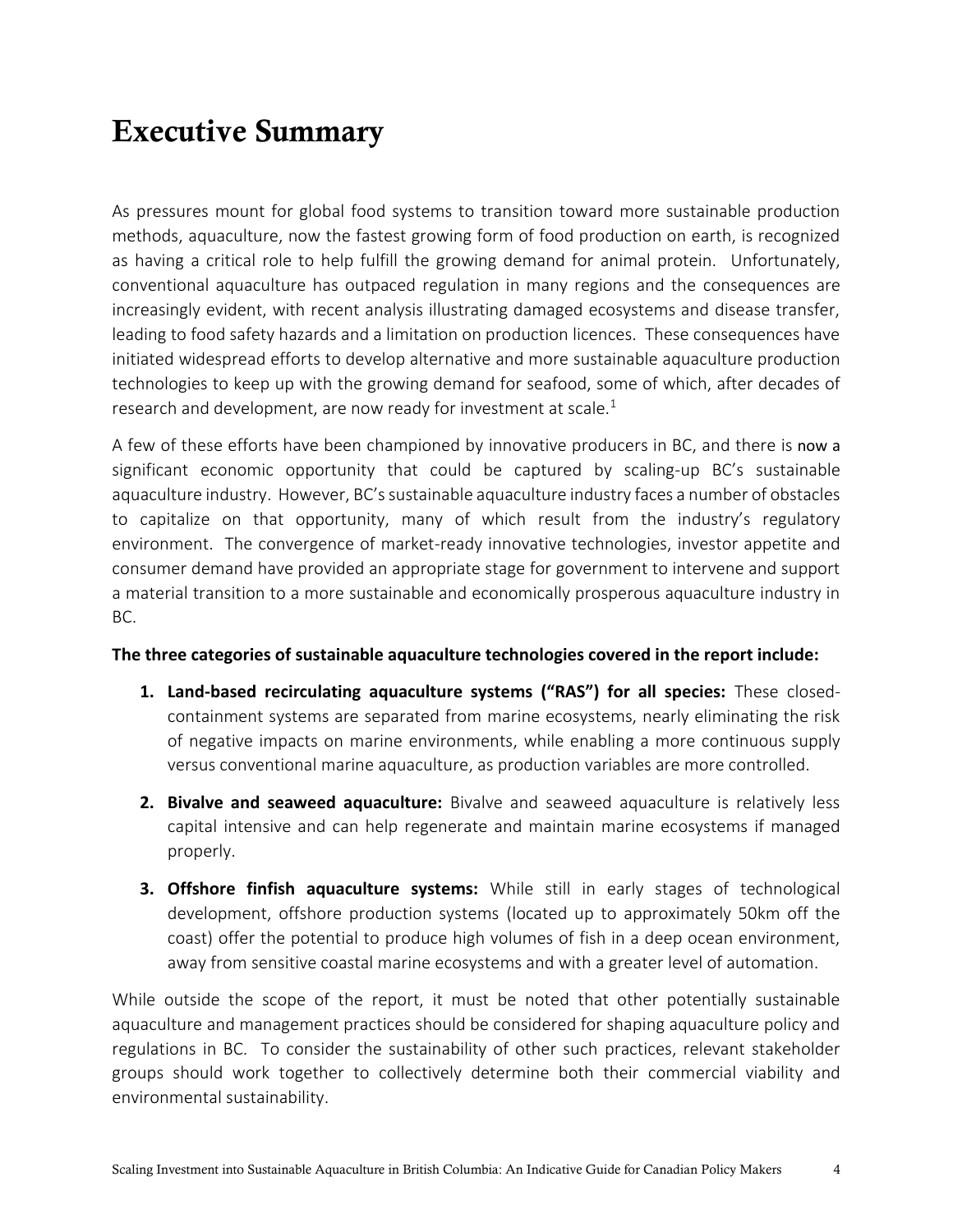By ensuring BC's aquaculture facilities are both commercially viable and environmentally friendly, the province can attract more sustainability-minded investors, thereby unlocking both more concessionary capital for developing innovative facilities, and institutional capital for scaling-up those facilities. Doing so would also invite such investors into the capital structure in the beginning stages of facility development, enabling them to guide the scale-up of those facilities in a responsible manner as mainstream investors are attracted into the capital structure at later stages of growth. Without working towards both commercially viable and environmentally friendly production practices to attract sustainability-minded investors, transition to a more sustainable aquaculture industry could be further delayed.<sup>2</sup>

The assets under management of sustainability-minded investors are rising sharply:

- The estimated assets under management of impact investors, who seek to generate measurable social and environmental benefit alongside a financial return, more than doubled to US\$502 billion in 2018, from US\$228 billion in 2017.<sup>3</sup>
- The broader market of investors in the United States that integrate Environmental, Social, and Governance ("ESG") analysis into their financial investment decision making processes was estimated to manage about US\$12 trillion of assets in 2018, up from US\$8.7 trillion in 2016.<sup>4</sup>
- The OECD states that the intergenerational transfer of wealth is estimated at \$41 trillion over the next 50 years, \$6 trillion of which is expected to be directed towards social issues.<sup>5</sup>

Many sustainability-minded are interested in sustainable aquaculture as a way to improve the food system and diversify their investment portfolios, but due to a combination of factors including a lack of expertise required to identify, manage and mitigate risks;  $6$  a perception of the entire sector being too high risk, partly explained by increasingly prominent ESG factors;<sup>7</sup> a lack of investable deal flow; and weak regulatory environments, they have been hesitant to invest in production facilities.

There is a clear role to be played by government to attract investment into BC's aquaculture industry through de-risking mechanisms and policy incentives. By improving regulation of conventional aquaculture and adjusting restrictive regulatory and permitting processes for sustainable production, policy makers can draw investment into the province's aquaculture industry. Further, policies that provide long-term stability over key risks in aquaculture production are more likely to attract investment and increase the bankability of production facilities.<sup>8</sup>

A group of federal and provincial government, industry, non-government organizations and Indigenous peoples are currently engaged in a discussion around how to advance the industry in a sustainable manner, providing the required alignment for advancement of the industry. To capitalize on this, it is critical that government ensure that the path towards this advancement and long-term growth is cleared by attending to relevant policy and regulations to encourage industry development over the next few years.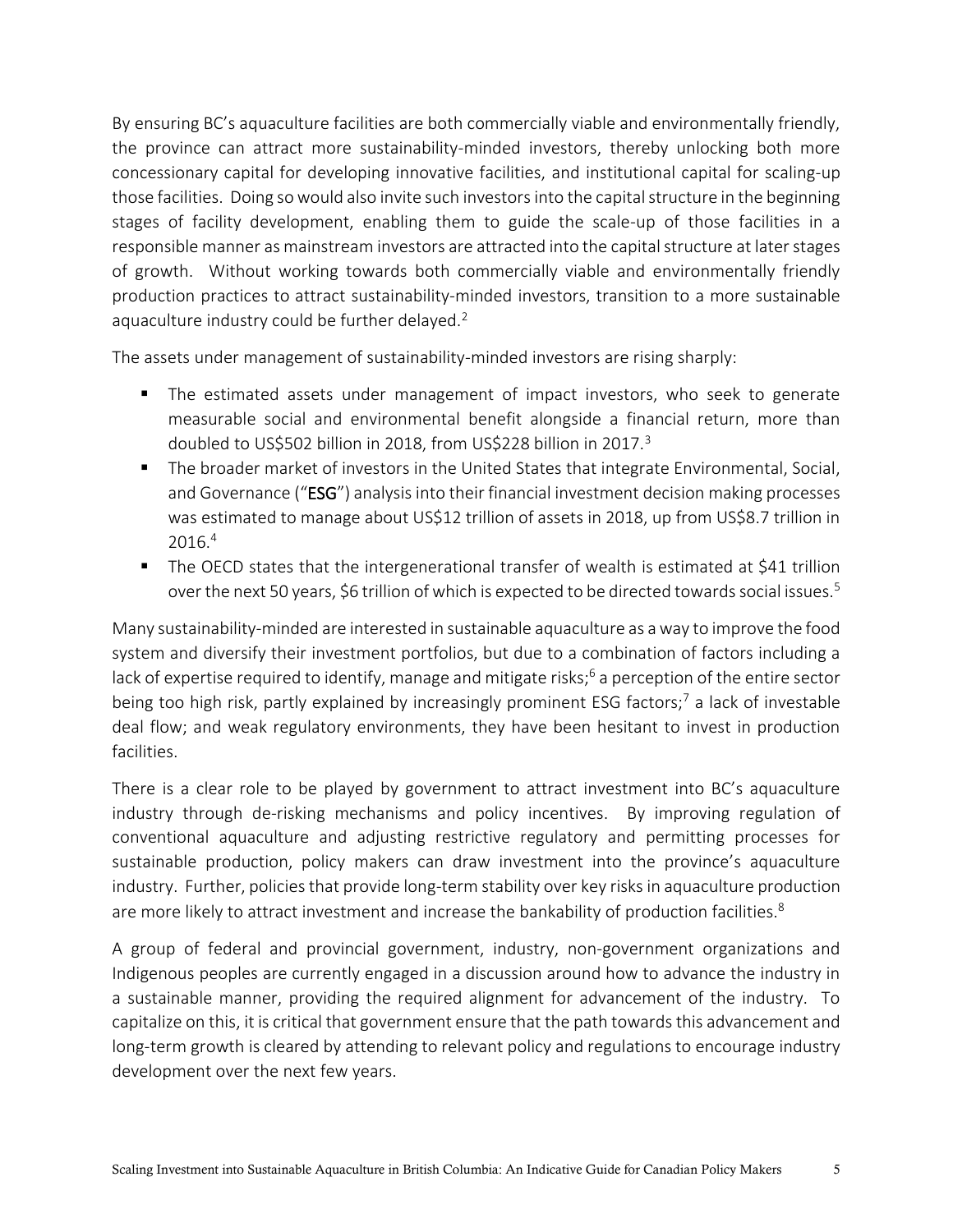Government policies should be realigned and adjusted to enable increased investment into sustainable aquaculture in BC. $9$  Primary focusses of adjustments should include making the permitting process and regulatory regime more efficient and working to address the public perception of aquaculture.<sup>10</sup> This should be done through implementing policies that provide meaningful and measurable sustainability metrics that enable accountability and transparency of policy makers and relevant regulatory bodies. 11

To that end, the report provides nine recommendations for Canadian policy makers, listed in no particular order of importance.

**Recommendation 1: Improved regulation of conventional aquaculture practices.** Government should improve regulation of conventional aquaculture and establish a consensus of sustainable aquaculture investment principles backed by public, private, and NGO leaders.

**Recommendation 2: Creation of an Advisory Committee to streamline regulations and permitting processes specifically for the sustainable technologies listed in the report.** It is evident that regulations and permitting processes have not adapted to enable the development of newer, more innovative sustainable technologies. An Advisory Committee comprised of producers, government officials and key industry experts should explore, define and address the numerous regulatory obstacles for the development of sustainable aquaculture in BC.

**Recommendation 3: Creation of a Task Force to identify, evaluate and develop 'Priority Regions' for area-based management programs of shellfish aquaculture along BC's coastline.** Priority Regions would act as a strong catalyst for the capturing the seemingly unattended opportunity to build a significant shellfish industry in BC.

**Recommendation 4: Tax grant programs.** Tax incentives should be considered as an effective tool for helping scale the important yet nascent sustainable aquaculture industry by attracting commercial capital.

**Recommendation 5: Loan guarantees.** Loan guarantees would reduce risk for lenders and enable equity returns to be leveraged, increasing the investment attractiveness of aquaculture projects that would otherwise have a hard time securing debt financing.

**Recommendation 6: Offshore aquaculture considered in the development of Canada's Aquaculture Act.** Policy makers should implement a development license program similar to that of Norway's, which has been successful in drawing hundreds of millions of investment dollars into the innovation of offshore technologies. Such a development license program for innovative offshore technologies should be integrated into Canada's potential Aquaculture Act.

**Recommendation 7: Low-interest loans for shellfish aquaculture.** Low-interest loans would play a critical role in supporting the initial development of shellfish aquaculture.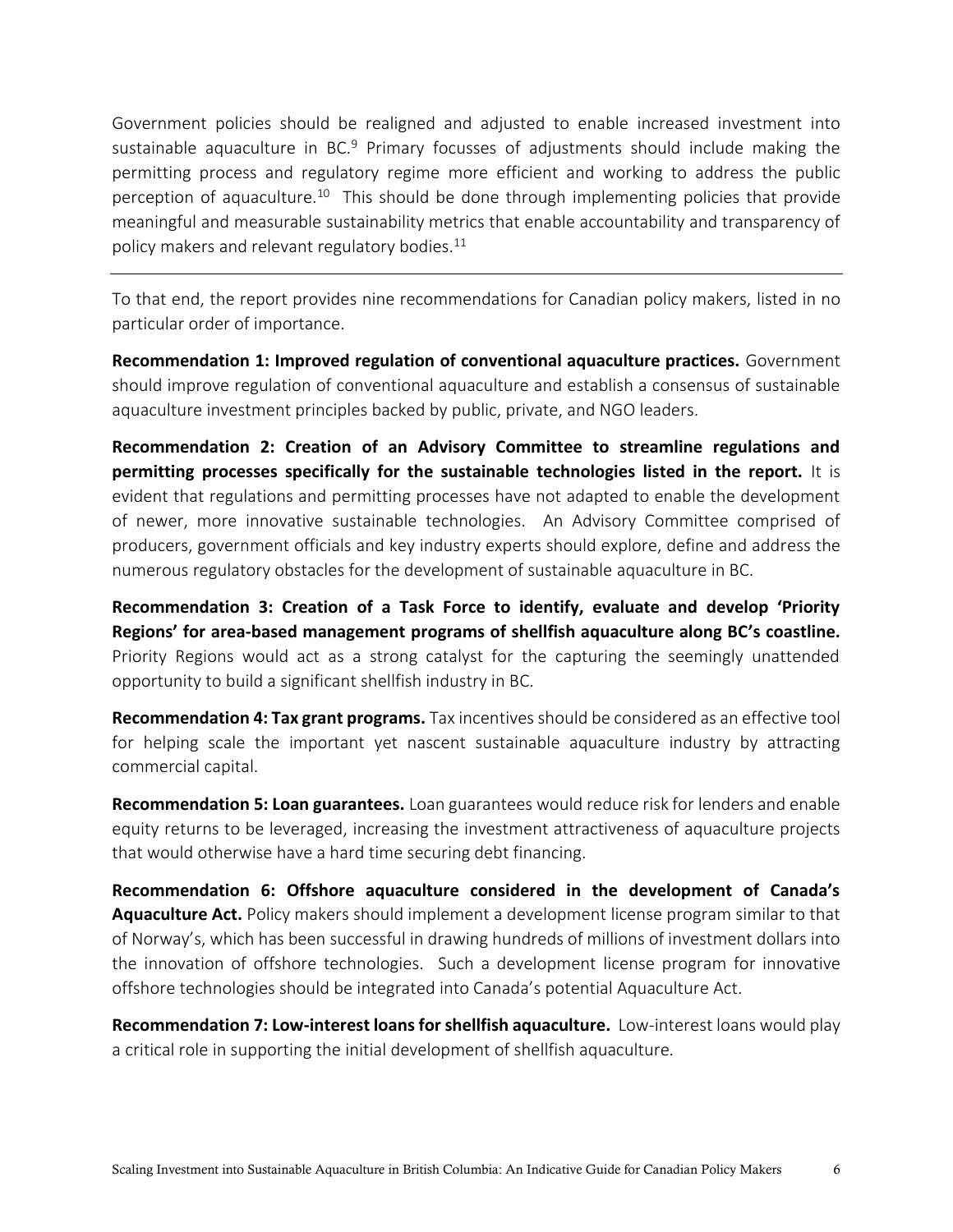**Recommendation 8: Biomass insurance.** With access to government-provided biomass insurance, producers could lower risk for investors and draw significantly more capital into their operations.

**Recommendation 9: Creation of innovation centres to support the development of diverse species and technology.** These innovation centres could partner with universities' research and development programs to innovate new species for all types of sustainable aquaculture technologies and provide training to new grads looking to start their career in the industry.

For further detail on these recommendations, please refer to Part 6 of the report.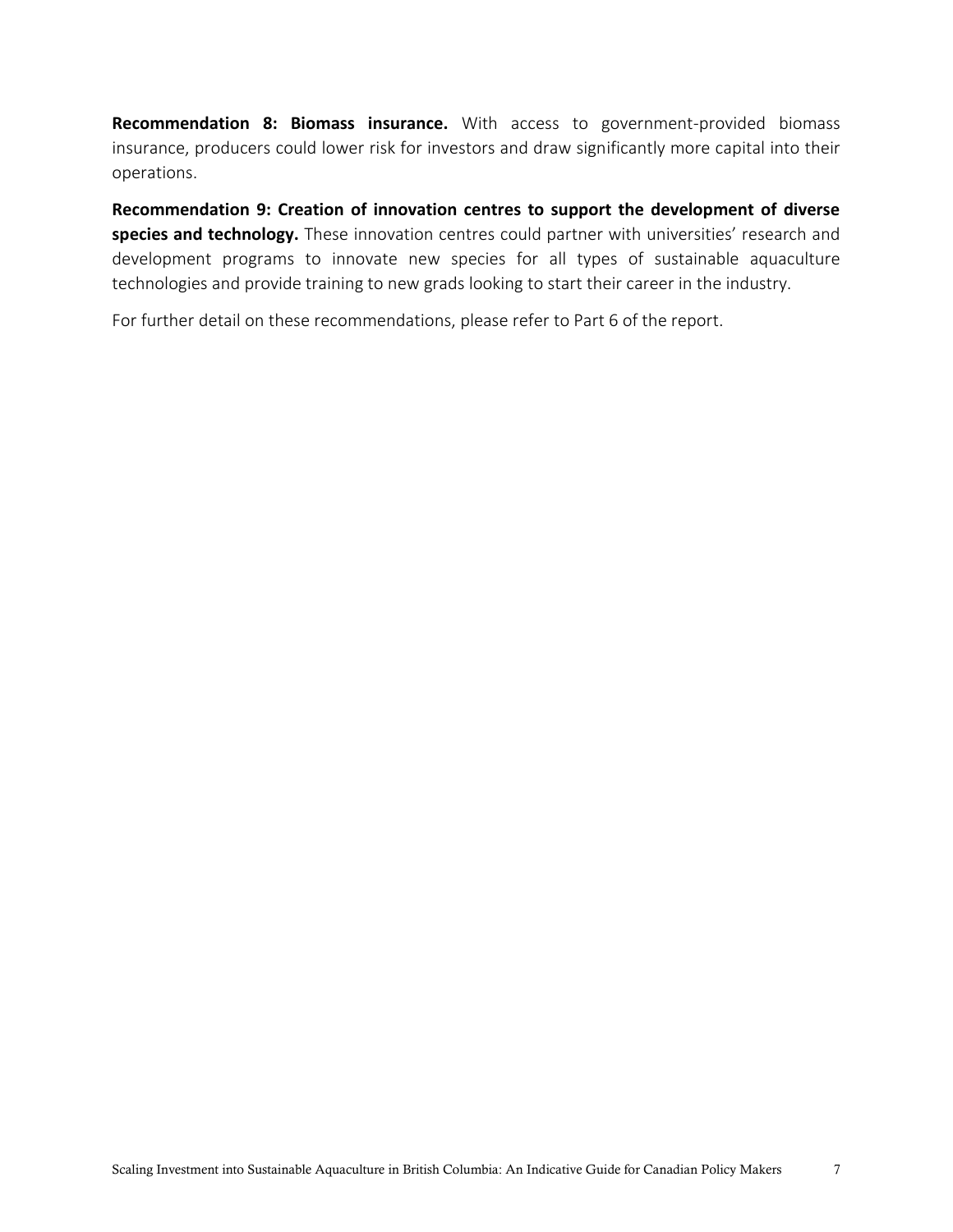## Part 1: Introduction

### Report Preparation

Research, analysis and report authoring was conducted by Jason Carter, who has maintained independence and autonomy over the report's contents and the selection of individuals that were interviewed during its preparation. The report's preparation was kindly made possible by the Tides Canada Foundation.

The format and basis for the report was based on the information and framework presented in the report "Towards a Blue Revolution," authored by The Nature Conservancy and Encourage Capital, and the report is intended as an application of this information to the BC industry. Much of the report's contents specifically regarding BC were sourced from 23 interviews conducted through June 2019 with regional and national sustainable aquaculture experts.

### **Overview**

As pressures mount for global food systems to transition toward more sustainable production methods, aquaculture, now the fastest growing form of food production on earth, is recognized as having a critical role to help fulfill the growing demand for animal protein. Unfortunately, conventional aquaculture has outpaced regulation in many regions and the consequences are increasingly evident, with recent analysis illustrating damaged ecosystems and disease transfer, leading to food safety hazards and a limitation on production licences. These consequences have initiated widespread efforts to develop alternative and more sustainable aquaculture production technologies to keep up with the growing demand for seafood, some of which, after decades of research and development, are now ready for investment at scale.<sup>12</sup>

A few of these efforts have been championed by innovative producers in BC. However, advocacy campaigns and other publications have increased consumer awareness of the potential damage caused by conventional aquaculture methods throughout the province. This has led to many consumers blanketing the province's entire aquaculture sector as environmentally harmful, reducing economic prospects even for more sustainable aquaculture methods.

As younger generations of consumers have been educated through such mediums to avoid buying farmed seafood altogether, institutional investors are taking notice, and are concerned that this trend could decrease demand and/or sales prices versus wild-caught alternatives.<sup>13</sup> Issues such as these will need to be addressed to draw in the capital required to scale sustainable aquaculture in BC.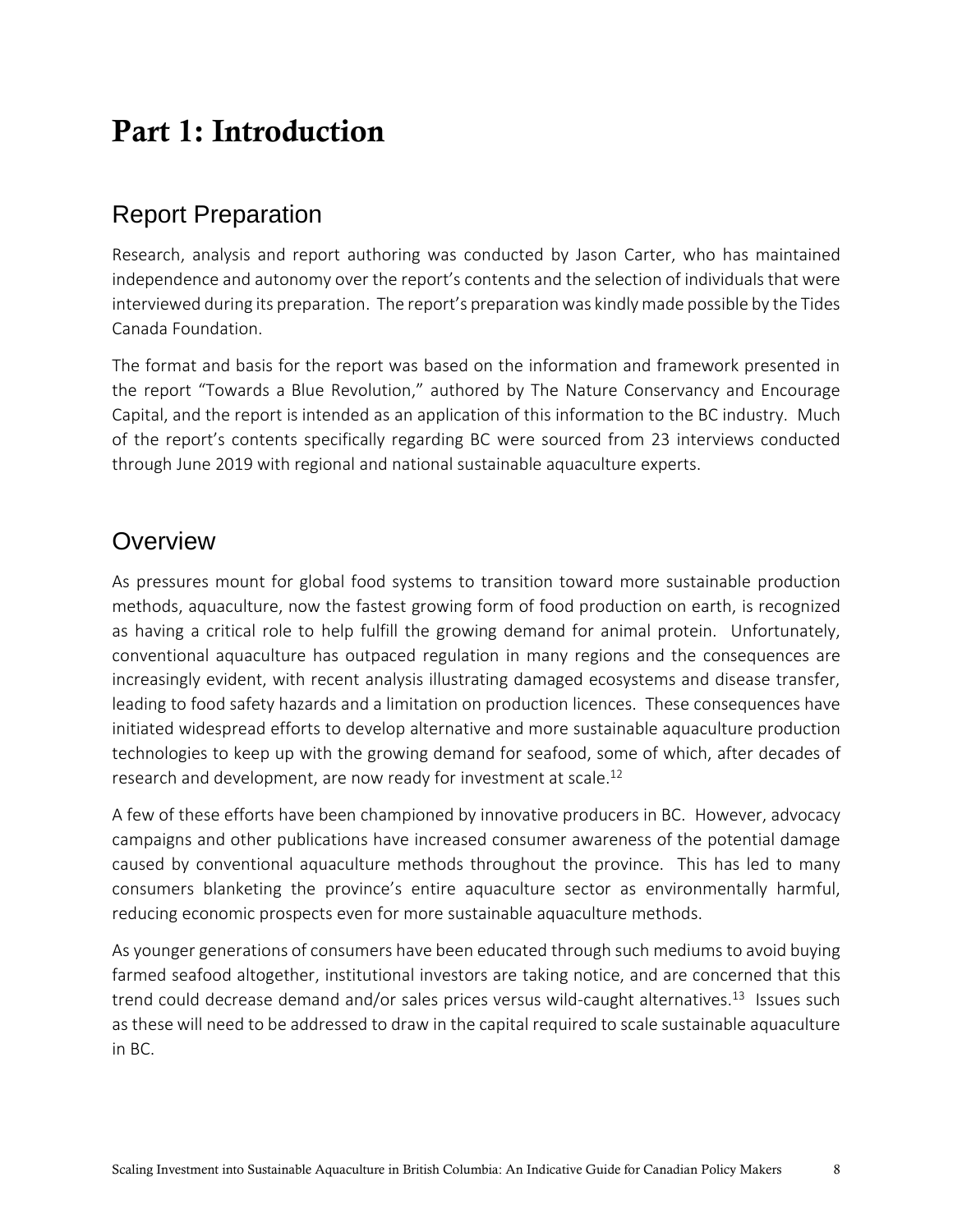Due to its ability to align incentives of diverse market stakeholders, finance has the ability to address complex market problems, such as those inherent in BC's aquaculture industry.<sup>14</sup> Indeed, the financial sector is being increasingly recognized as a third potential influence, beyond government and markets, on driving sustainability of the aquaculture industry by integrating environmental standards into the investment due diligence process. 15

The number of sustainability-minded investors is climbing:

- The estimated assets under management of impact investors, who seek to generate measurable social and environmental benefit alongside a financial return, more than doubled to US\$502 billion in 2018, from US\$228 billion in 2017.<sup>16</sup>
- The broader market of investors in the United States that integrate Environmental, Social, and Governance ("ESG") analysis into their financial investment decision making processes was estimated to manage about US\$12 trillion of assets in 2018, up from US\$8.7 trillion in 2016.<sup>17</sup>
- The OECD states that the intergenerational transfer of wealth is estimated at \$41 trillion over the next 50 years, \$6 trillion of which is expected to be directed towards social issues.<sup>18</sup>

Many such investors are interested in sustainable aquaculture as a way to improve the food system and diversify their investment portfolios, but due to a combination of factors including a lack of expertise required to identify, manage and mitigate risks;<sup>19</sup> an assumption of the entire sector being too risky, partly because of increasingly prominent ESG factors;<sup>20</sup> a lack of quality deal flow; and weak regulatory environments, they have been hesitant to deploy capital. Also, because specific ESG data are hard to acquire on a company-level due to the opaqueness and private nature of the industry, such ESG risk assessments are usually performed at a sector level, instead of specifically for the company under evaluation;<sup>21</sup> thereby directly linking regional and sectoral governance with ESG investor assessments.

There is a clear role to be played by government to attract investment into BC's aquaculture industry through de-risking mechanisms and policy incentives. By improving regulation of conventional aquaculture and adjusting restrictive regulatory and permitting processes for sustainable production, policy makers can draw investment into the province's aquaculture industry; concurrently, producers would be incentivized to meet the social and environmental standards of the sustainability-minded investors.<sup>22,23</sup> Further, policies that provide long-term stability over key risksin aquaculture production are more likely to attract investment and increase the bankability of production facilities.<sup>24</sup>

A significant economic opportunity can be captured by scaling-up BC's sustainable aquaculture industry. The convergence of market-ready innovative technologies, investor appetite and consumer demand have provided an appropriate stage for government to intervene and support a material transition to a more sustainable and economically prosperous aquaculture industry in BC.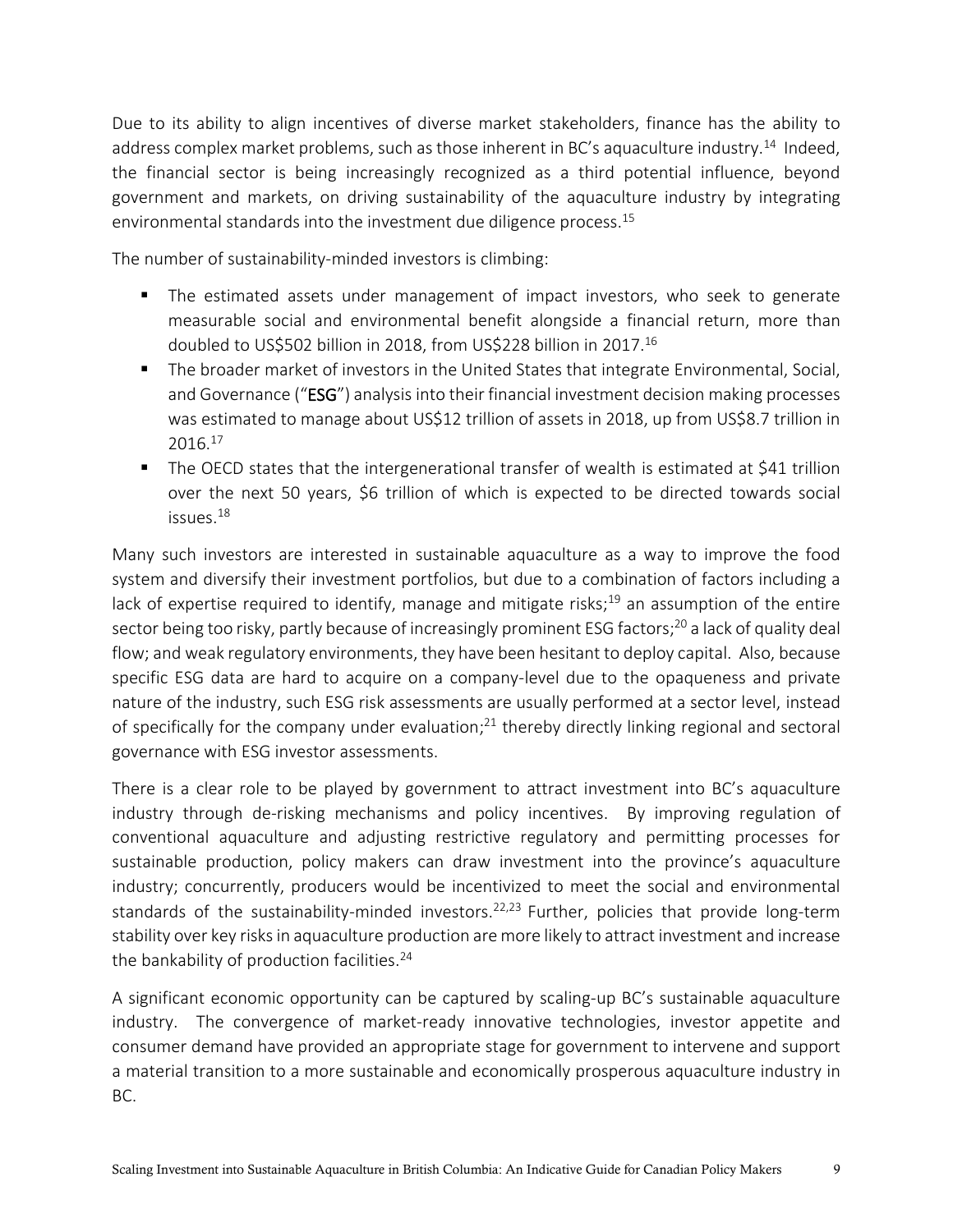A group of federal and provincial government, industry, non-government organizations and Indigenous peoples are currently engaged in a discussion around how to advance the industry in a sustainable manner, providing the required alignment for advancement of the industry. To capitalize on this, it is critical that government ensure that the path towards this advancement and long-term growth is cleared by attending to relevant policy and regulations to encourage industry development over the next few years. Specific federal government engagements involving these stakeholders that provide a near-term opportunity to do so include the potential Aquaculture Act and Framework for Aquaculture Risk Management.

This should be done through implementing policies that provide meaningful and measurable sustainability metrics that enable accountability and transparency of policy makers and relevant regulatory bodies. 25

### Purpose and Audience for the Report

The report provides Canadian policy makers and other government officials an understanding and logical framework for determining how they can support increased institutional investment into BC's sustainable aquaculture industry, enabling long-term economic growth of the sector and international market competitiveness.

#### **To this end, the report aims to achieve the following:**

- 1. Outline the emerging market opportunity of sustainable aquaculture and BC's position within it.
- 2. Define the business and regulatory challenges of sustainable aquaculture production facilities in BC that could be addressed, along with development opportunities that could be supported, through government policy and regulatory intervention.
- 3. Provide background on the types of investors and capital that could catalyze the scale-up of BC's sustainable aquaculture industry.
- 4. Offer recommendations for Canadian policy makers to improve conditions for institutional investment into sustainable aquaculture in BC.

The report is intended to contribute to the continuing process of debate and consensus-building among the Canadian government, First Nations, aquaculture producers, investors and other relevant stakeholders. The report's objective is to provide information that will assist in policy implementation improving conditions for investment into highly scalable sustainable aquaculture in BC.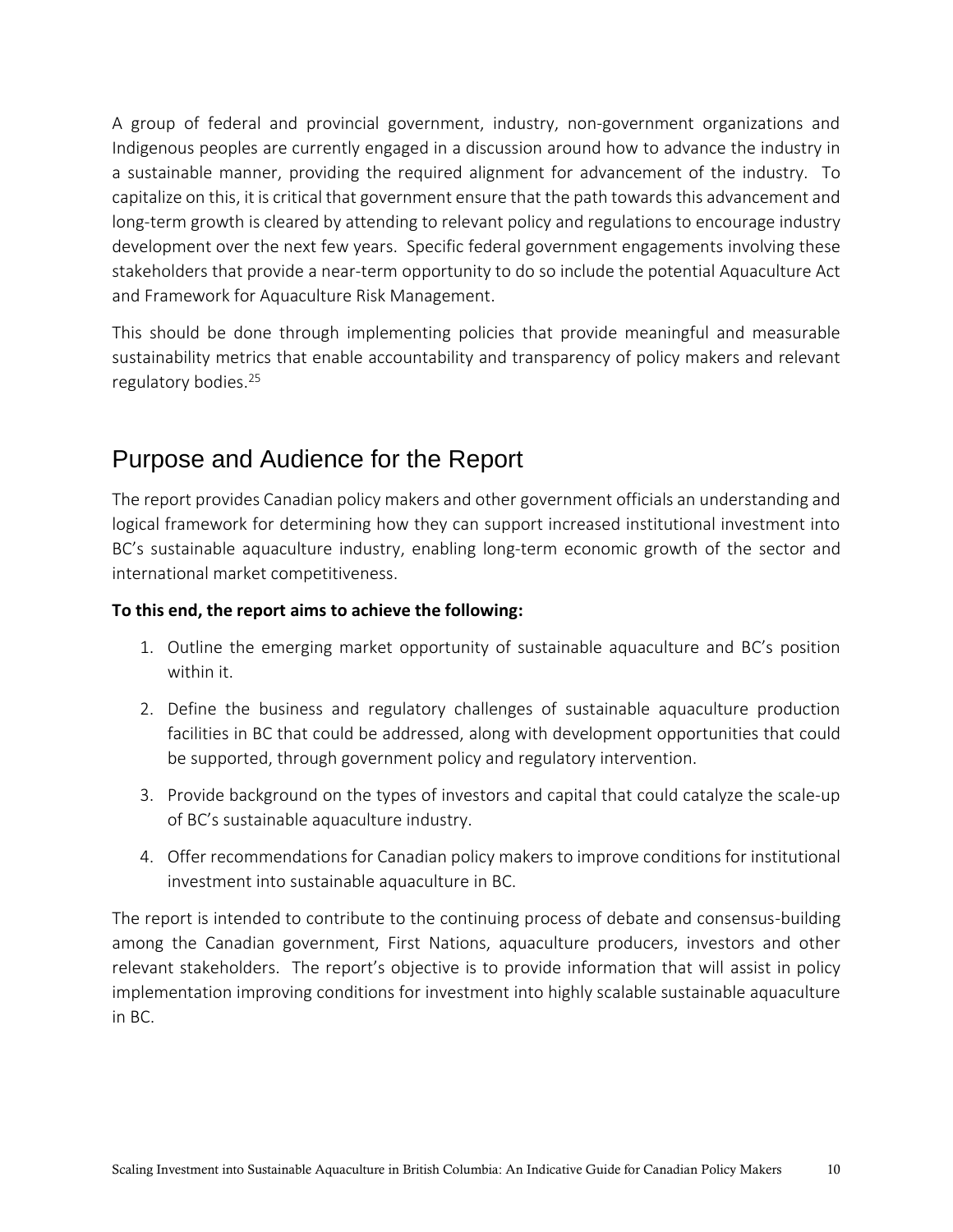## Approach

The objective of this study is to define and analyze the landscape of sustainable aquaculture production in BC to identify opportunities and obstacles for expansion that could then be addressed through government policy and regulation.

#### **To identify these industry opportunities and obstacles, four key factors were considered:**

- **1. Regulatory setbacks:** Regulatory requirements, processes and restrictions for both greenfield and existing pilot facilities were assessed to identify obstacles for new entrants, existing operations and expansion of existing operations.
- **2. Ongoing operational and business risks:** Key operational and business risks of pilot facilities were researched, along with any corresponding government support programs that aim to mitigate those risks. Where no such programs were found to exist, parallel situations in comparable industries were compared for potential applicability and/or transferability to BC's sustainable aquaculture industry.
- **3. Attractiveness for new entrants:** Evaluation of the advantages for new entrants to establish themselves in BC versus other regions was considered, along with any existing or potential incentives that could further attract commercial-scale operations into the province.
- **4. Potential for innovation:** The capacity for development of new species and technology to support a more diversified sustainable aquaculture industry in BC was explored, along with specific programs supporting sector innovation.

### Scope

The report applies the impact investment thesis presented in Towards a Blue Revolution, utilizing the technologies defined as sustainable in that report as they are believed to offer the greatest potential for both commercial viability and environmental sustainability in British Columbia.

#### **The three categories of sustainable aquaculture technologies covered in the report include:**

- **1. Land-based recirculating aquaculture systems ("RAS") for all species:** These closedcontainment systems are separated from marine ecosystems, nearly eliminating the risk of negative impacts on marine environments while enabling a more continuous supply versus conventional marine aquaculture, as production variables are more controlled.
- **2. Bivalve and seaweed aquaculture:** Bivalve and seaweed aquaculture is relatively less capital intensive and can help regenerate and maintain marine ecosystems if managed properly.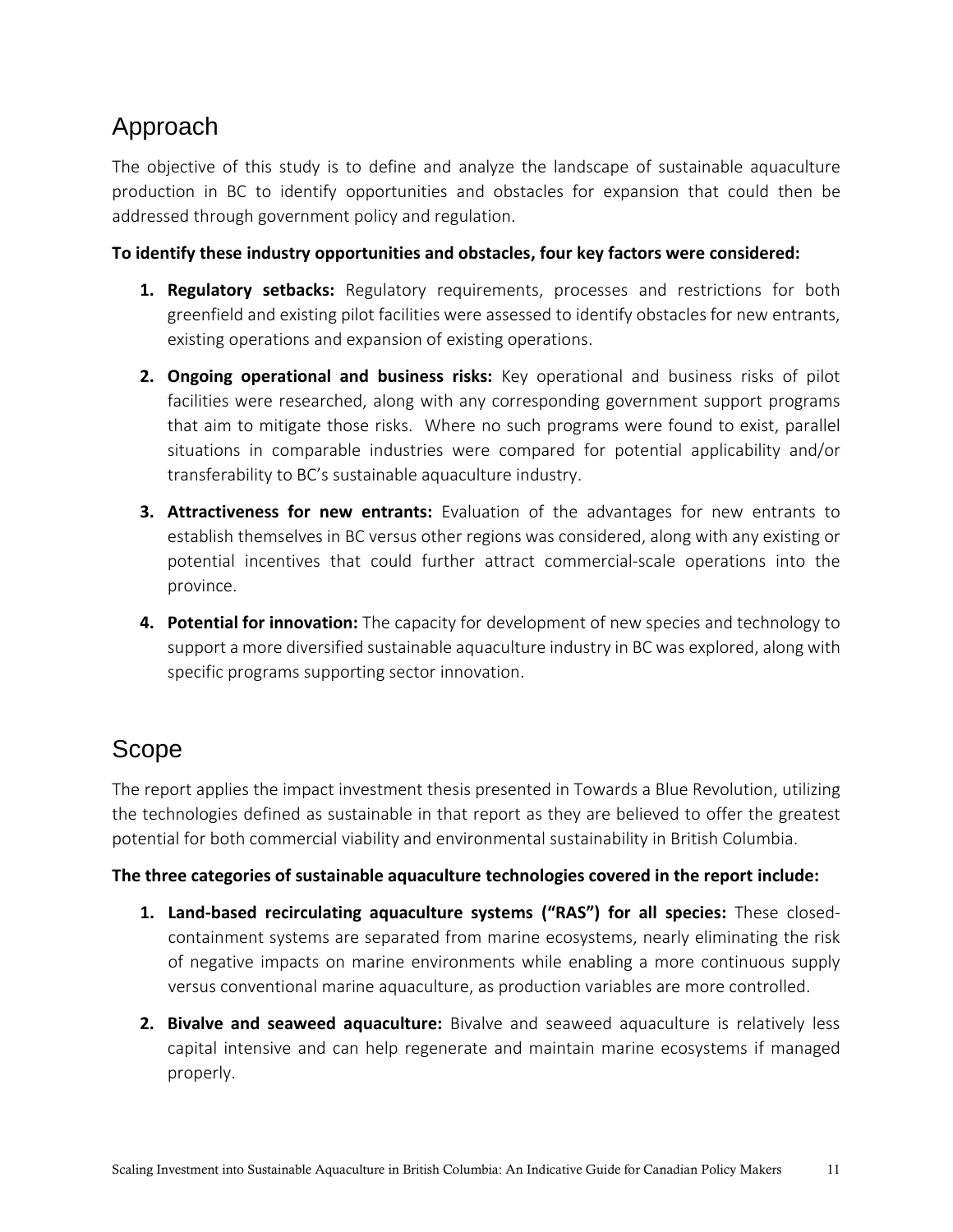**3. Offshore finfish aquaculture systems:** While still in the early stages of technological development, offshore production systems (up to approximately 50km off the coast) offer the potential to produce high volumes of fish in a deep ocean environment, away from sensitive coastal marine ecosystems and with a greater level of automation.

While outside the scope of the report, it must be noted that other potentially sustainable aquaculture and management practices should be considered for shaping aquaculture policy and regulations in BC. To consider the sustainability of other such practices, relevant stakeholder groups should work together to collectively determine both their commercial viability and environmental sustainability.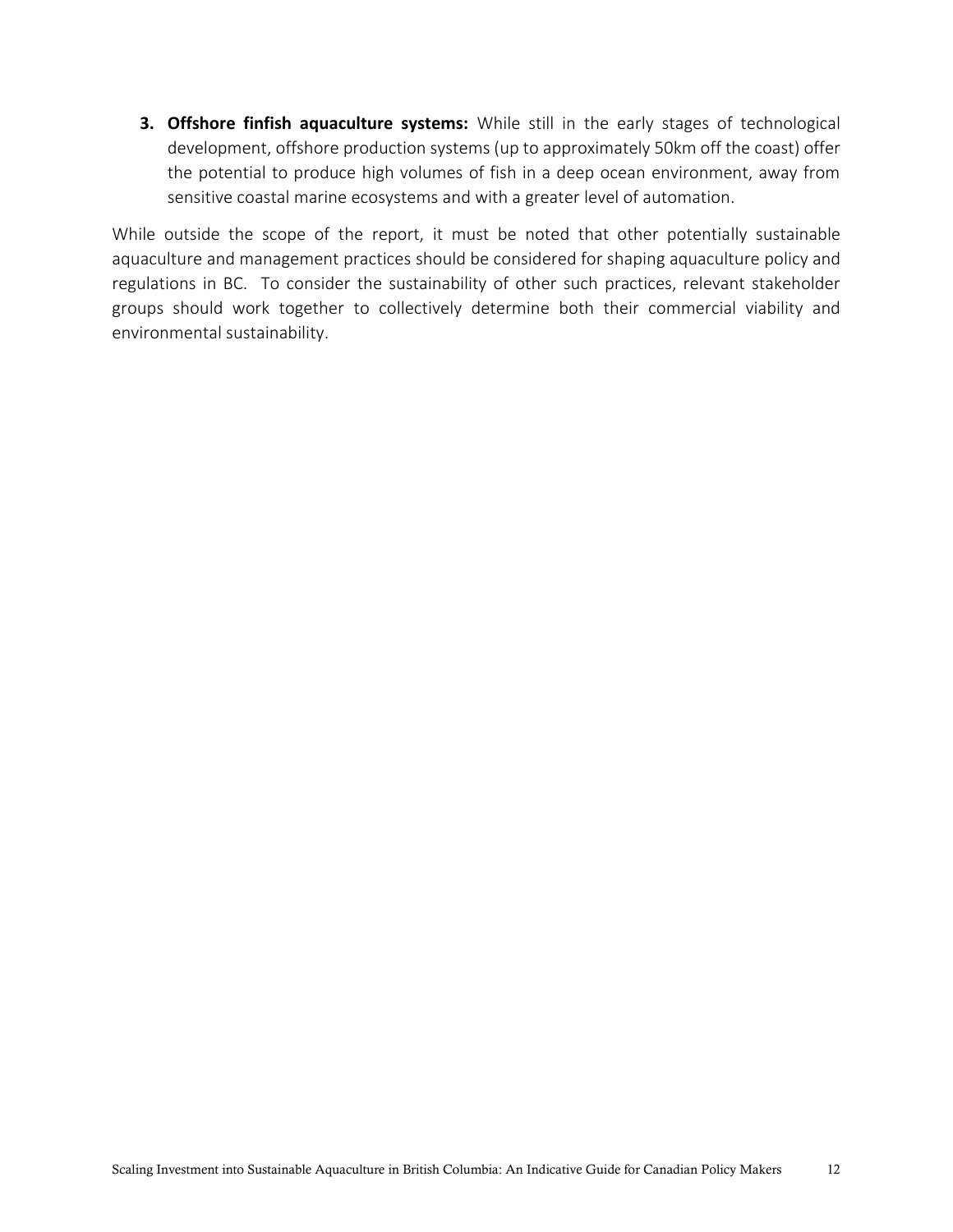## Part 2: Market Overview

### International Market

Aquaculture, the fastest growing form of food production on earth, is a \$243.5 billion industry.<sup>26</sup> According to TNC and Encourage Capital, to meet forecasted demand, the global aquaculture industry will require an additional \$150-300 billion of capital investment into production infrastructure by 2030,<sup>27</sup> underlining the need to ensure that capital is deployed in ways that encourage sustainable development of the industry.

Sustainability-minded investors can help ensure that capital is deployed into production infrastructure that is more environmentally friendly and commercially viable, such as those technologies listed in the report. By creating an environment that caters to such investors, they could provide high-risk initial funding for projects and guide development while mainstream private capital markets take them to scale. This is discussed in greater detail in Part 5 of the report.

Already, we are experiencing signs of significant investment into more innovative and sustainable technologies through the strong interest in development of RAS production of Atlantic Salmon, as commercial-scale projects commence around the world. For example, a recent evaluation of planned RAS production in the United States totalled over 200,000 metric tonnes of annual production of Atlantic Salmon between six facilities – more than twice the amount of Atlantic Salmon produced in BC every year.<sup>28</sup>

The ability to establish land-based RAS close to the end market provides those producers with significant cost savings due to reduced shipping expenses, which creates the largest cost advantage versus conventional netpens that rely on air-freight.<sup>29</sup> While conventional netpens still enjoy a significant advantage in terms of capital expenditure required versus RAS, stricter environmental standards, disease control, and water temperature / quality control for conventional netpens will likely continue to reduce this advantage over the long term. <sup>30</sup>

The majority of the planned RAS facilities in the United States would serve the country's Northeast markets, but the facility proposed for Eureka, California would be competing directly with landbased RAS Atlantic Salmon producers in BC, along with the province's other Atlantic Salmon producers<sup>31</sup>.

### British Columbia Market

The bivalve, seaweed, and offshore technology industries are largely undeveloped in BC, but it is clear that the province faces an increasing competitive threat for its existing Atlantic Salmon industry with market-ready RAS technology being planned for development in regions closer to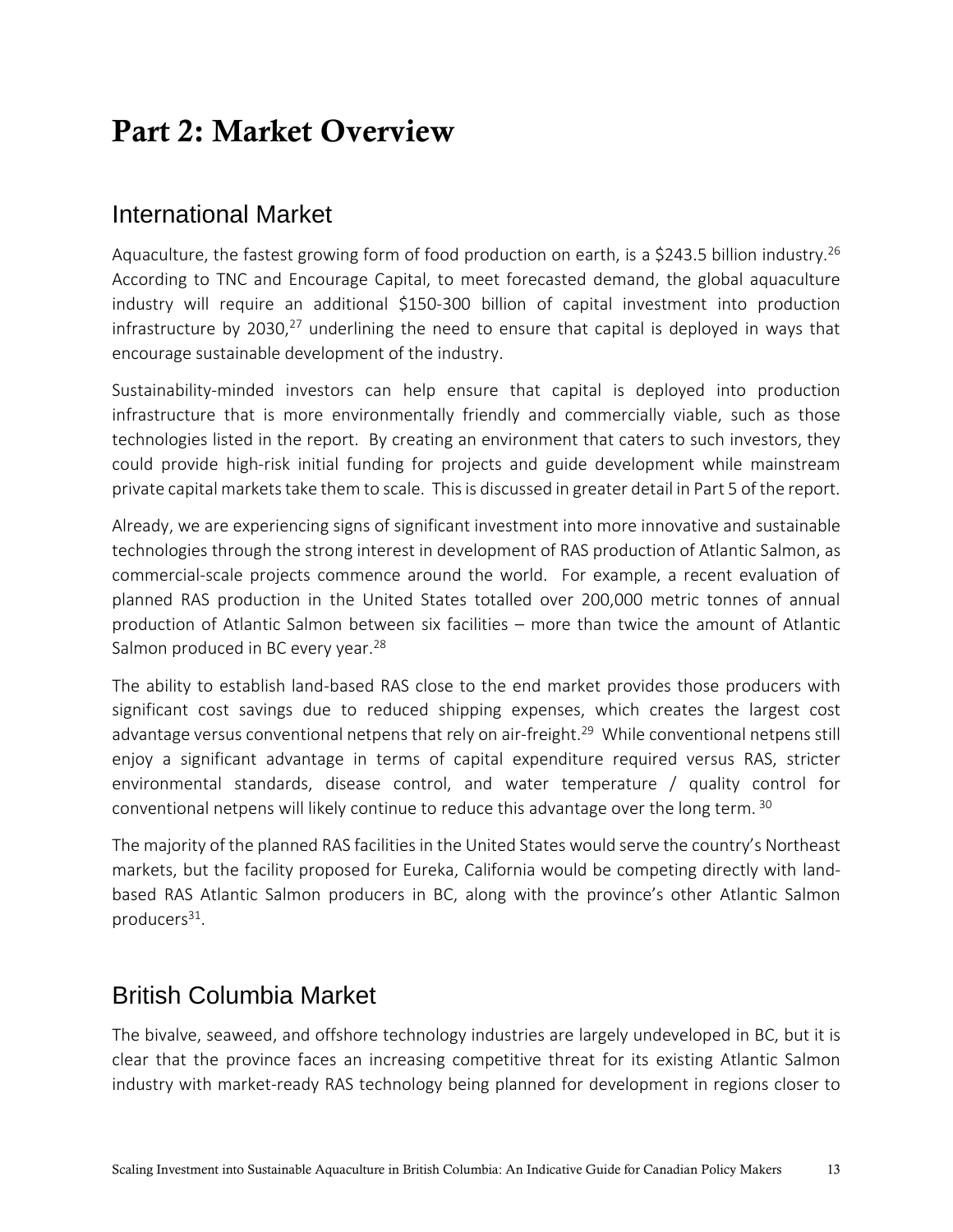end markets, such as California.<sup>32</sup> However, as many of those competing regions do not have the suitable infrastructure in place for such capital-intensive, innovative business models, they face a major constraint for development. 33

As the report focusses on investment into production assets, it is worth noting that holding a position in production assets and scaling them can help identify what is needed for successful scale of those assets and for realizing meaningful synergies between the involved technologies, services, and core production assets. This can provide an advantage for first movers of sustainable aquaculture production technologies to invest in those enabling technologies and services, which could then generate further financial value and improve efficiencies.<sup>34</sup>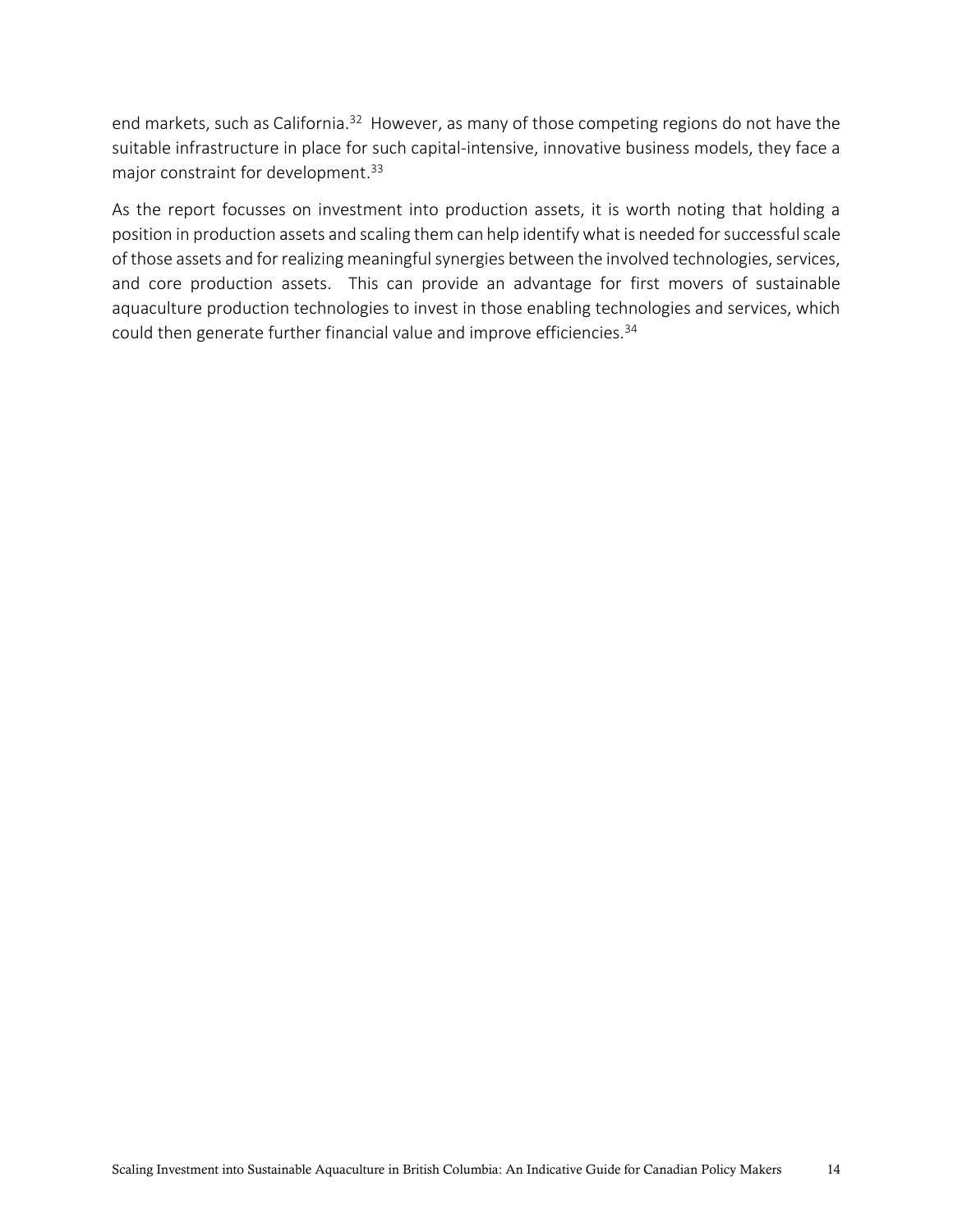## Part 3: Catalyzing Growth in British Columbia

## Policy Objectives

Canadian policy makers have the opportunity to guide the direction of BC's aquaculture industry, which could have a significant impact on the continued utilization of the province's current supply chain infrastructure for aquaculture.

#### **At this stage, policy makers should work to implement the following two strategies to develop the sustainable aquaculture industry in BC:**

- 1. Supporting the innovation, development and commercialization of pilot facilities to encourage diversification of new species and technology.
- 2. Incentivizing the construction and scale-up of greenfield commercial-scale operations.

The economic impact of both routes is beyond the scope of the report. The following material intends to provide a foundation for deciding which policy would best support both options.

### Foundations for Growth

Aquaculture in BC has been a contentious topic that has achieved broad media coverage, resulting in negative public perception and social pressures on conventional aquaculture production. As a result of this pressure, there is now an engaged group of government, industry, non-government organizations and Indigenous peoples that are exploring and debating different routes for advancing the province's industry in a sustainable manner.

The most cited obstacle to sustainable industry growth amongst interviewees was the delay and difficulty for producers to acquire an aquaculture licence. This obstacle emphasizes the need for clear, consistent and streamlined regulation for aquaculture operations, and is exemplified by the overall lack of new entrants into the land-based RAS and bivalve industries in BC over the last few years. For some established producers looking to expand beyond their current capacities, this can slow their business' development and decrease international competitiveness.

Other cited regulatory obstacles include the complex permitting and licensing processes, which should be investigated and streamlined for all sustainable aquaculture production processes where possible. Special consideration should be given to enable optimal site selection, as this has been determined as a key driver of operation and financial success of aquaculture operations.<sup>35</sup>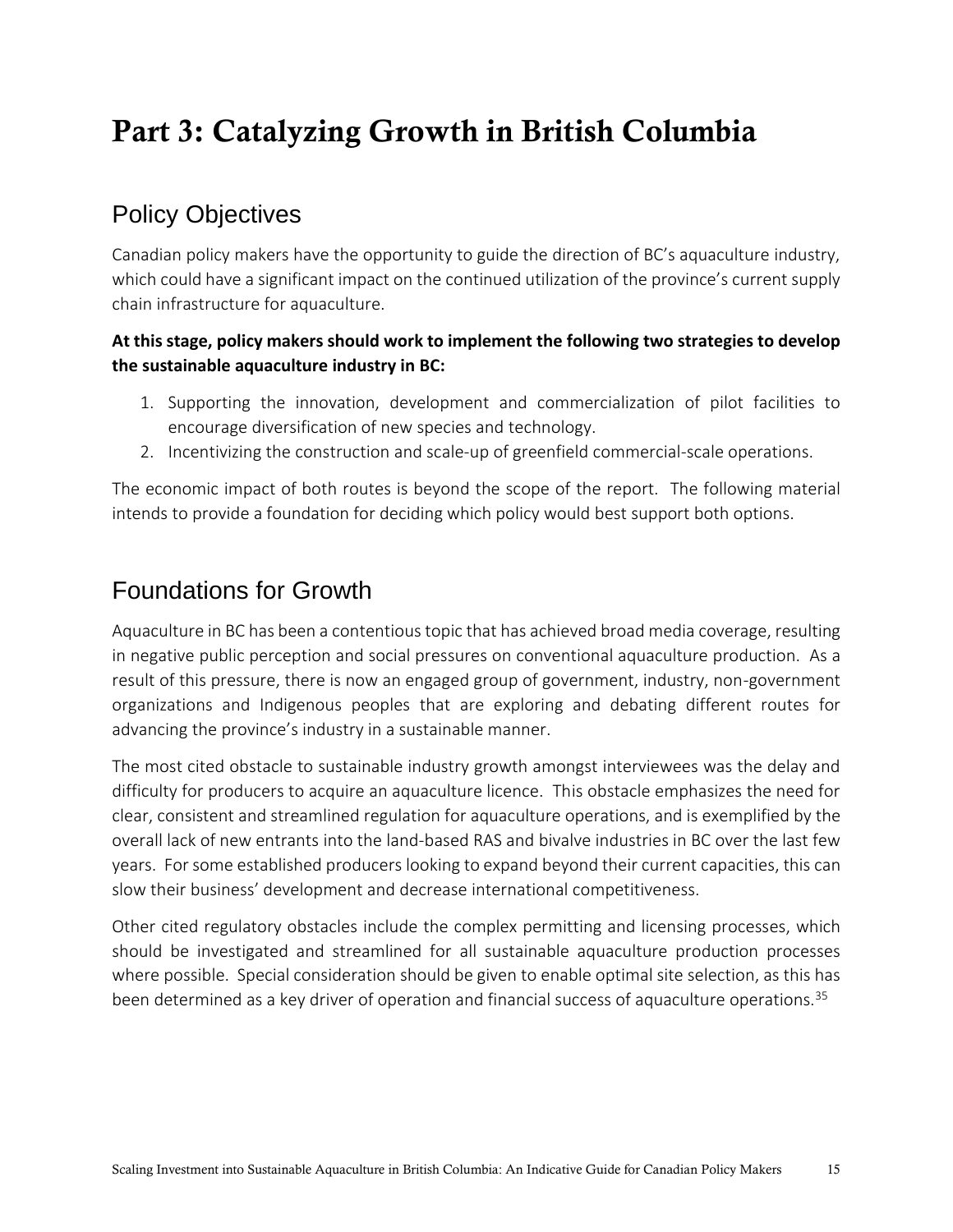### Supporting Pilot Facilities for Diversification

Diversification of species and technology was frequently cited throughout the interviews completed for this project as a desire of industry stakeholders and government officials. Diversification would help mitigate the commodity risk that is prominent in the seafood industry due to the resulting product differentiation, branding, species selection, and facilities that enable cultivation of multiple different species based on market characteristics. 36 However, with efforts to innovate new and diverse species, it is important to keep in mind that the introduction of species not indigenous to the contemplated production area should be avoided.<sup>37</sup>

Addressing pilot facility risks is also a challenge that must be addressed to draw in more capital to the industry.<sup>38</sup> After specific species and technologies are proven economically viable through examples of successful pilot facilities, investors will feel more comfortable deploying capital into the sector; to date, however, they have been hesitant to do so as pilot facilities that have not been successful innovating new species and technologies have been well-highlighted.<sup>39,40</sup>

While some pioneers have already been practicing aquaculture with new types of species and technology in BC, success of their existing pilot facilities is needed to demonstrate to mainstream capital providers that an innovative business model is profitable and replicable.

As most aquaculture businesses should benefit from some economies of scale as a result of high operating leverage and increased production efficiencies, expansion capital will have an important role to play in the success of these pilot facilities.

Research conducted during this report's preparation outlined an apparent lack of government policy to support new entrants and their establishment: for example, no insurance exists for their biomass (being their biological assets in the water) and innovation funding for research and development is hard to acquire. This is in stark contrast to the agricultural sector which has access to both crop insurance and innovation funding through well-endowed government programs. The lack of new entrant and innovation support programs in aquaculture is a clear gap that has limited the ability of the sector to innovate relative to other agricultural commodities.

#### **Some other general obstacles were cited for supporting pilot facilities in BC:**

Ancillary revenue production: The ability for producers to generate ancillary revenue is a feature that should be noted to support sustainable, innovative production technologies to succeed and reach profitability. This is especially true for pioneering producers that are innovating a new species, constructing their own hatchery, or learning how to consistently grow-out species to market size in land-based RAS, as these ancillary revenue sources provide a stable source of secondary income to fund the operations, research and development of these pursuits.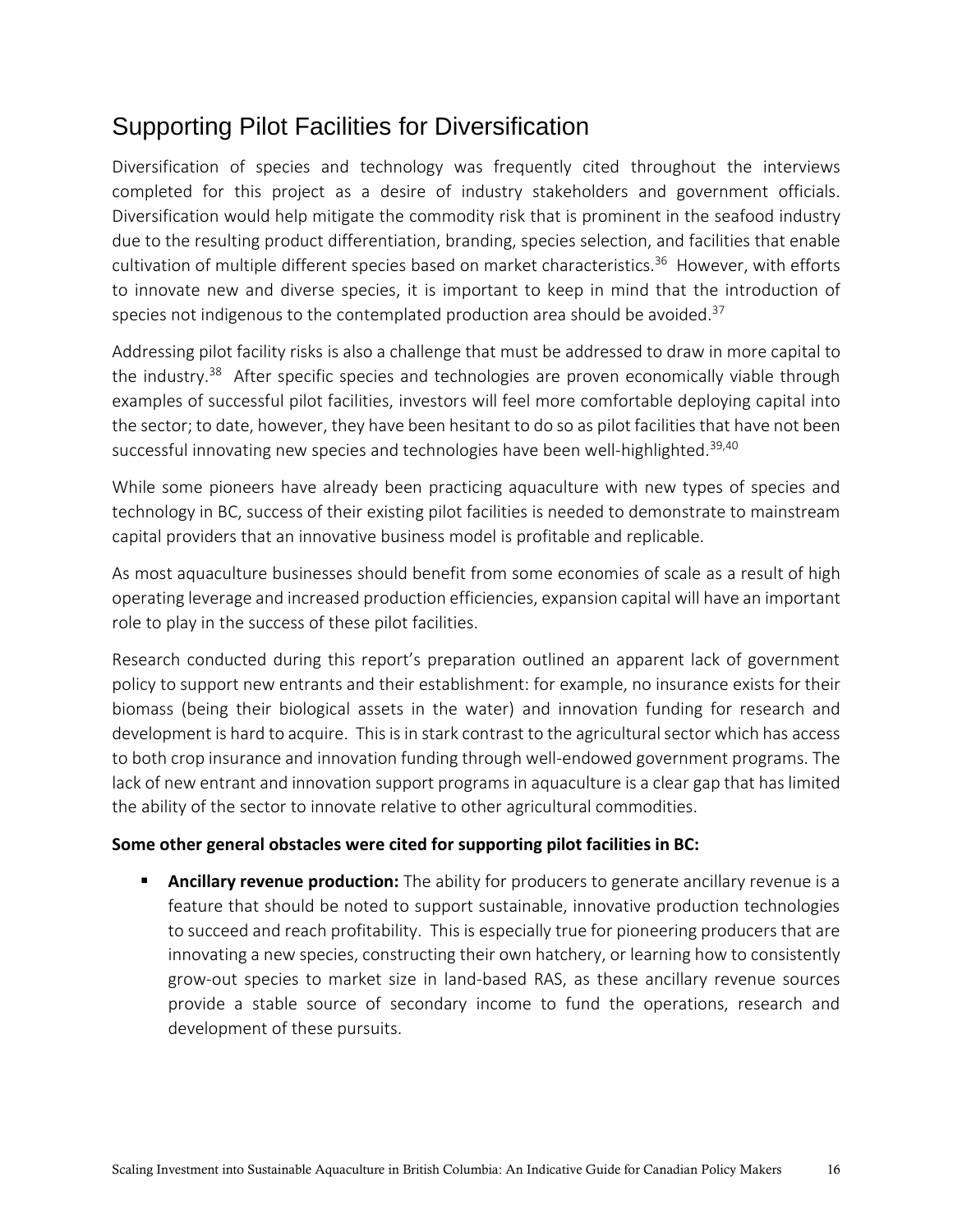Common ancillary revenue sources for sustainable aquaculture include the sale of processed fish waste as agricultural fertilizer, the production of greens from an aquaponics facility and seafood processing services.

- **EXTE:** Collateral to secure loans: One of the unique challenges of aquaculture producers acquiring financing is that there is generally no property value for the underlying production assets of an operation, especially in marine environments. This results in a lack of assets that can be used to secure loans; the inability of investors being able to compare asset values between companies due to the private nature of the industry furthers this issue. 41
- **EXP** Access rights as leverageable assets: The value of access rights or tenure systems, such as permit areas for aquaculture sites, as leverageable assets that could be used as collateral to secure financing has been highlighted in broader studies regarding the development of sustainable aquaculture, and should be investigated further to determine potential applicability for BC's industry.<sup>42</sup>

Government policy and regulation that eases access for new entrants and supports their early establishment will also play a pivotal role in industry development and catalyze industry innovation, as new entrants generally embody more entrepreneurial behaviours than large existing incumbents.

### Attracting Commercial-scale Operations

After pilot facilities succeed in proving the economic viability of a new species and/or technology, institutional investors will more be more comfortable deploying capital into those innovative facilities to capture the economies of scale that is available in sustainable aquaculture.  $43,44$ 

According to TNC and Encourage Capital, a single land-based RAS facility producing finfish needs to be between 2,500mt and 5,000mt to be economically viable.<sup>45</sup> Shared upstream and downstream infrastructure between facilities can also contribute to the economic viability of innovative facilities,<sup>46</sup> which is discussed in Chapter 6: Advancing the Industry.

TNC and Encourage Capital also concluded that an investment upwards of \$50 million would be required for the physical plant component of a land-based RAS operation.<sup>47</sup> Institutional investors will need to be attracted to the industry to raise such an amount of capital; however, even as pilot facilities may have proven economic viability, facilities face another barrier to scaling-up with institutional investment, as the lack of precedents for scaled-up facilities lead to a higher cost of capital and therefore a disadvantage for first-movers. 48 For this reason, policy makers should exercise tools such as loan guarantees and tax incentives to help address these obstacles for firstmovers raising capital while also attracting pioneering commercial scale facilities to BC.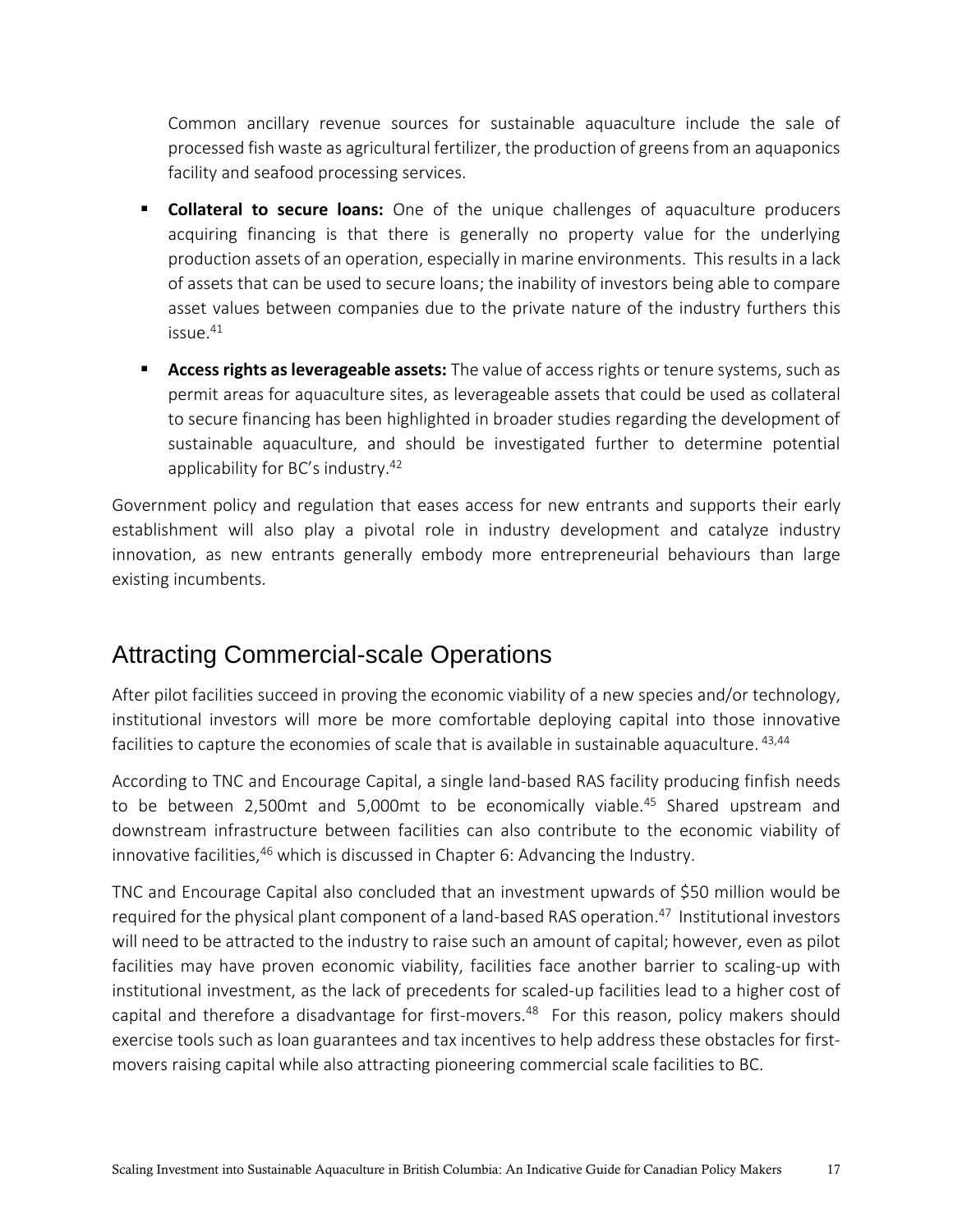With much of the required upstream and downstream supply chain infrastructure already in place in BC, policy makers have an existing advantage to attract commercial-scale operations, which could leverage that infrastructure and expedite production ramp-up through actions that are recommended in detail in Part 6 of the report. To maintain and build the province's competitiveness in aquaculture, there seems to be a window of opportunity to take advantage of this situation by enacting incentives that draw large-scale productions and the required levels of investment.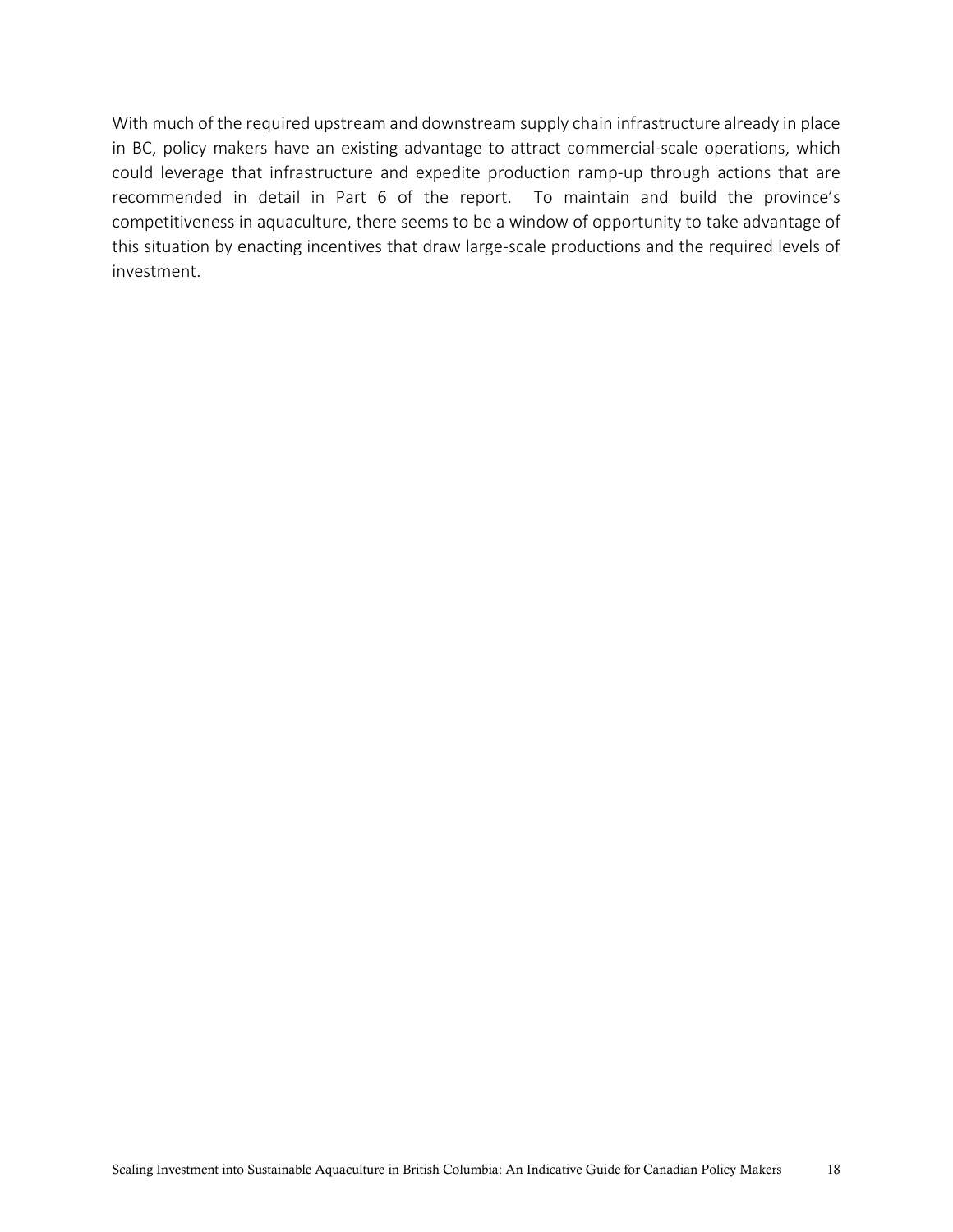## Part 4: Technology Development Analysis

## Land-based RAS

These closed-containment systems are separated from marine ecosystems, nearly eliminating the risk of negative impacts on marine environments while enabling a more continuous supply versus conventional marine aquaculture as production variables are more controlled.

The increasing pressure on conventional netpen producers, as well as a number of other favourable trends, has industry innovators focussed on land-based RAS; and while a number of RAS facilities innovating new species and technology have failed to reach economic viability in the past, recent efforts and milestones have renewed investor interest.<sup>49</sup> If the contemplated commercial-scale RAS projects in the global pipeline succeed at reaching economic viability and a steady-state of production, land-based RAS technology will likely become an attractive investment opportunity for a large number of institutional investors. 50

In BC, land-based Atlantic Salmon RAS has been regularly promoted as an attractive alternative to conventional netpen aquaculture.<sup>51</sup> While moving the industry onto land could be economically viable at scale, it could be difficult over the long-run for the province to compete with land-based facilities located closer to its end markets due to their cost savings in shipping to market; for this reason, further investigation into diversifying species within land-based RAS in BC is suggested, along with the potential for development of commercial-scale aquaponics facilities in appropriate regions.

Through interviews with current land-based RAS producers cultivating a diversity of finfish and shellfish species in BC, it was apparent that aquaculture policy and regulations have generally not adapted to newer, more innovative land-based RAS technology.

### **Some examples of regulatory and permitting obstacles for land-based RAS in BC have been cited with:**

- **E** Wastewater discharge permits: Current wastewater discharge permits focus on limiting the concentration of waste rather than the actual amount of waste, reflecting a focus on older, flow-through aquaculture systems. This presents issues for land-based RAS, which discharges a significantly decreased volume of water compared to flow through systems (RAS recirculates upwards of 99.5% of its water) and a much higher concentration of waste within that discharged water, regardless of actual amount of waste.
- **Compliance with both aquaculture and agriculture regulations:** Land-based RAS evidently embodies characteristics of both aquaculture and agriculture operations in BC. The resulting compliance required with both sets of legislation has been cited as an obstacle to the development of important economic opportunities for new operations,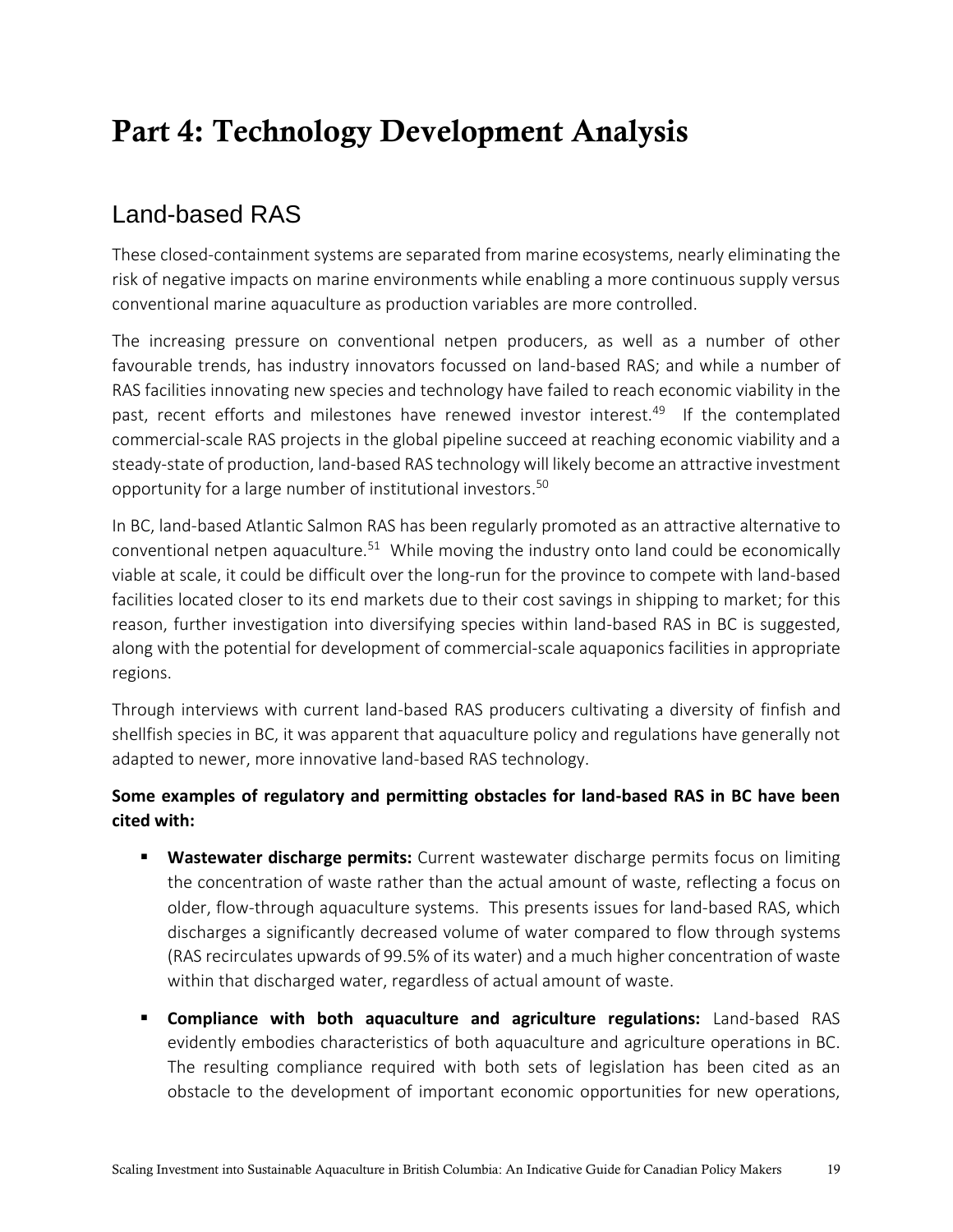such as ancillary revenue generation. This is especially encumbering for newer, more innovative facilities that require owners to perform extensive research and development for growing new species.

**EXTER** Importing smolts across the border: There are few hatchery suppliers for most species of seafood being produced using innovative sustainable technologies. Therefore, many smolts must be imported from hatcheries located across the border, which has led to two issues: 1) The acquisition of import licenses being difficult to acquire, taking up to five years to process in some instances; and, 2) The death of the animals due to the length of time it takes regulatory personnel to check each imported shipment, which must occur before the animals are placed back in the water.

As mentioned before, obtaining debt financing can be challenging for land-based RAS facilities, which is why most of the nascent industry is almost entirely equity funded. In addition to the difficulty of lenders valuing the facilities' assets to estimate the value of collateral, the vast majority of lenders do not know how to operate the facility itself, hence making it an unattractive asset to possess in the event of default and reposession.<sup>52</sup> This results in higher risk for lenders, and a competitive disadvantage for producers to access debt financing versus other capital-intensive infrastructure managers.

The relative unattractiveness of a lender possessing a RAS facility through an event of default was cited in interviews, and the resale market for such facilities and equipment is apparently aware of this, leading to sharply discounted resale prices for the facilities and equipment. Some production owners also mentioned they likely wouldn't put up their land as collateral to finance the building of a facility or tank, as the decrease in relative liquidity and resulting value from the land asset to RAS equipment and facilities wouldn't be worth the risk for expansion.

While the potentially reduced environmental impacts of land-based RAS are promoted widely, it should be noted even these facilities can be harmful to the environment if not managed and regulated properly. 53

### Bivalves and Seaweed

A seemingly overlooked and contracting industry in BC, bivalve and seaweed aquaculture can be provide important benefits to surrounding ecosystems and offer an opportunity for significant economic development in BC if supportive government policy and regulation is put in place. <sup>54</sup> The lack of high upfront or ongoing capex costs for bivalve and seaweed aquaculture also offers a different and potentially more attractive risk-return profile versus other sustainable aquaculture technologies. 55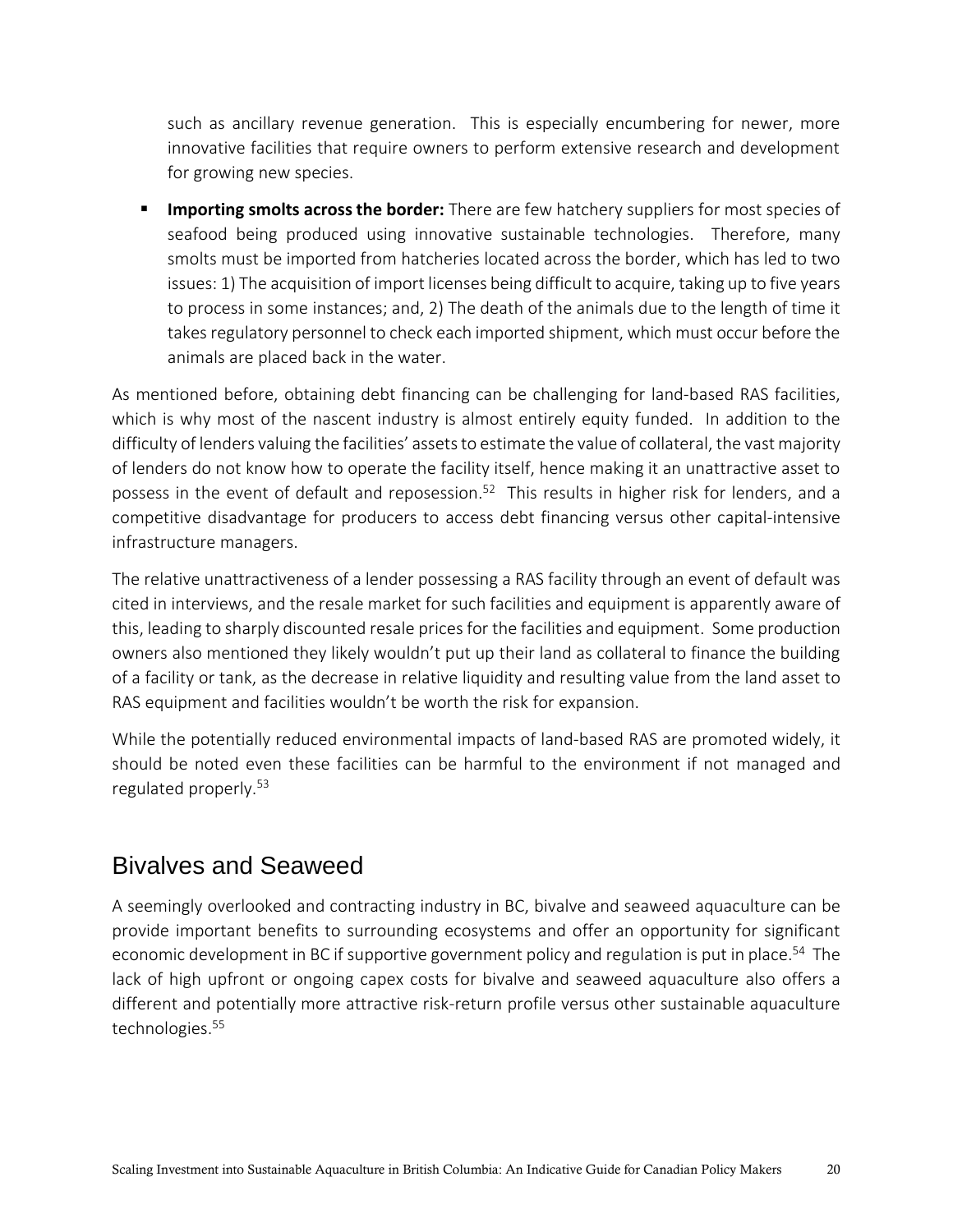According to TNC and Encourage Capital, filter feeding shellfish can filter a substantial amount of water per day, up to 50 gallons per oyster, and seaweed farms have been shown to remove significant amounts of nitrogen and phosphorous. 56

Climate change is also a factor for bivalve production, as acidification can decrease the ability for shells to form and increasing temperatures can slow growth.

As bivalves represent a \$26 billion industry globally that has been growing at an average annual rate of 6% over the past 30 years,<sup>57</sup> and demand expected to remain strong, bivalve production should be considered a potentially significant category of BC's future sustainable aquaculture industry.

#### **Several regulatory obstacles exist for the development of bivalve aquaculture in BC:**

**EXECUTE:** Securing new farm site locations: Along with delays in aquaculture licenses, permitting for new sites has been difficult for producers to obtain due to lengthy processing time.

As governments and communities work towards reconciliation with First Nations, procedures and regulatory process at the provincial level to adequately consult with First Nations on site applications in traditional, unceeded territory is evolving and may lead to a longer process. Early and open co-operation and communication with First Nations is a necessity and there are good examples where this has led to more equitable and durable projects in the long run.

- **Ability to test site for growth potential early in the permitting process:** It was mentioned that a series of hurdles had to be overcome by bivalve producers before they could perform an initial test for potential growth of their species at the targeted site. This leads to a significant investment of time and high-risk capital required from the producer before it's known whether the species can be produced efficiently on that site in the first place.
- **E** Unclassified coastal waters: Producers have limited capacity to expand their operations along BC's southern coastline as most of the region's coastal waters are unclassified, and therefore need to be classified prior to any permitting. It is unclear how long the classification process would take, and this impediment should be considered by policy makers supporting the expansion of bivalve aquaculture in BC.

While the northern and central coastal regions include areas identified as suitable for shellfish aquaculture through the Pacific North Coast Integrated Management Area and Marine Plan Partnership for the Pacific Coast, neither have been integrated sufficiently with the Department of Fisheries and Oceans aquaculture planning activities.

**EXTED Inefficient lease application process:** The lease application process for bivalve producers has been cited as taking a significant amount of time.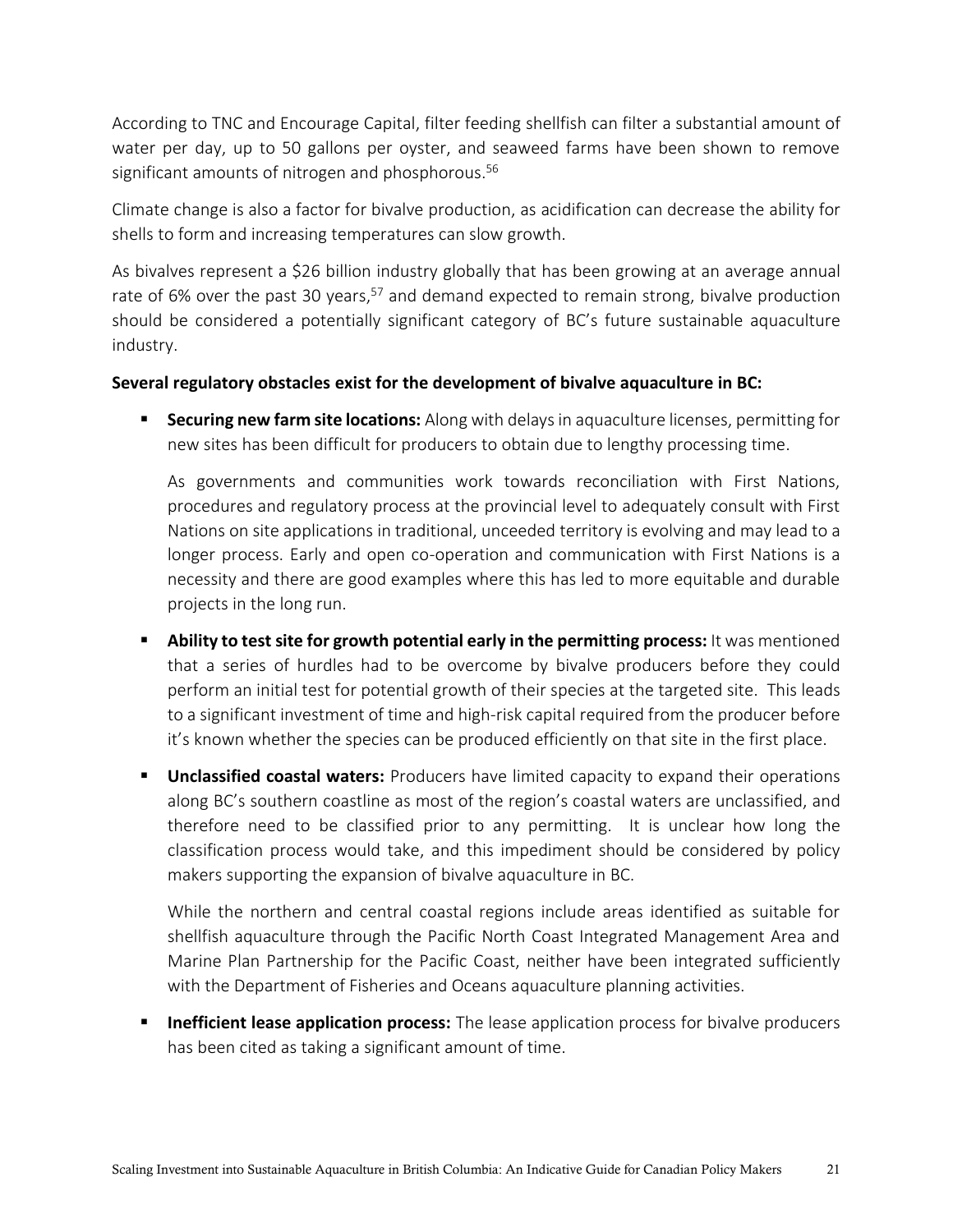**E** Hatchery availability: It can take a number of years to innovate a species and develop a hatchery, which could provide a bottleneck to industry growth and diversification and a potentially unreliable supply of seeds.

Seaweed aquaculture shares similar characteristics and prospects as bivalve aquaculture in that both are relatively less capital-intensive and can also provide benefit to surrounding ecosystems. Seaweed is also increasingly being used for other applications in a diverse set of industries, leading to alternative investment opportunities. 58

No seaweed aquaculture sites in BC were identified during the preparation of this report. Globally, according to TNC and Encourage Capital, the seaweed market is estimated at \$6 billion, and has seen immense growth; from 2005 to 2015, the production of farmed seaweed doubled while wild harvests stayed nearly the same.<sup>59</sup> Like bivalves, the high growth of the last decade of seaweed production is expected to continue. 60

### Offshore Finfish Aquaculture

Offshore aquaculture can be a more environmentally friendly and attractive alternative to conventional netpen aquaculture, as facilities are located farther from sensitive coastal habitats in a deep ocean environment and can produce large volumes of fish in a single structure. While located in harsher environments with larger wave sizes, the volume of water that passes through the production structure enables the reduction of effluent and marine ecosystem impacts, thereby reducing potential marine pollution. 61

Though still in early stages of development, the amount of capital being invested into the innovation of offshore technologies and the regulatory focus on enabling its growth is advancing its potential as an important subset of the future aquaculture industry.  $62$ 

Other select benefits of offshore technology include improvements in feed conversion ratios and significant commercial performance advantages, such as larger scales of production, process automation, better water and product quality and increased site availability.

It is important to note that regulators and investors should assess the carbon footprint of offshore technologies before allowing them to be developed at scale and ensure that access to and from shore is done in an environmentally sustainable manner as possible.

As innovation of offshore technology is especially risky due to the size and capital requirements needed for the structures, large existing aquaculture producers with robust balance sheets and proven technological expertise are the most appropriate innovators for the industry, and thus should be incentivized to assume that role. $63,64$  Indeed, as Norway has incentivized its conventional netpen producers through government programs granting free development licenses for offshore technology innovation, it is now leading the technology`s development. The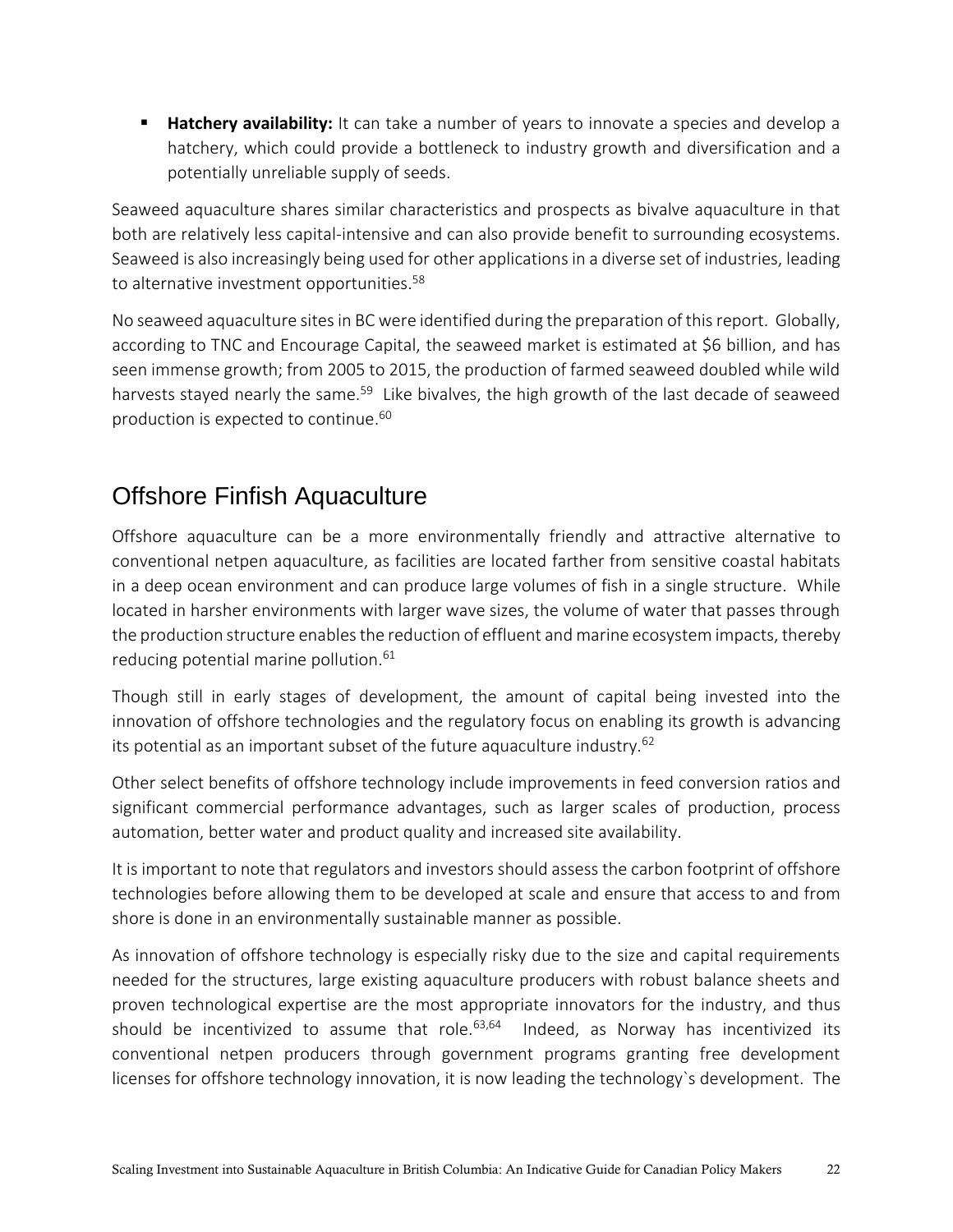United States is also working to develop an offshore industry, investing in research and development and proactively enabling a suitable regulatory environment for its scale.<sup>65</sup>

While BC does not yet have any offshore production of finfish, policy makers interested in advancing the province's aquaculture industry and transitioning it to more environmentally friendly practices should keep in mind that the technology could comprise an important subset of future industry market share and prepare accordingly. As BC and Norway share many characteristics regarding conventional netpen aquaculture, the Development Licensing Program launched by the Norwegian Directorate of Fisheries could be referenced as a potentially viable model to incentivize conventional netpen producers to innovate and transition to more sustainable production methods.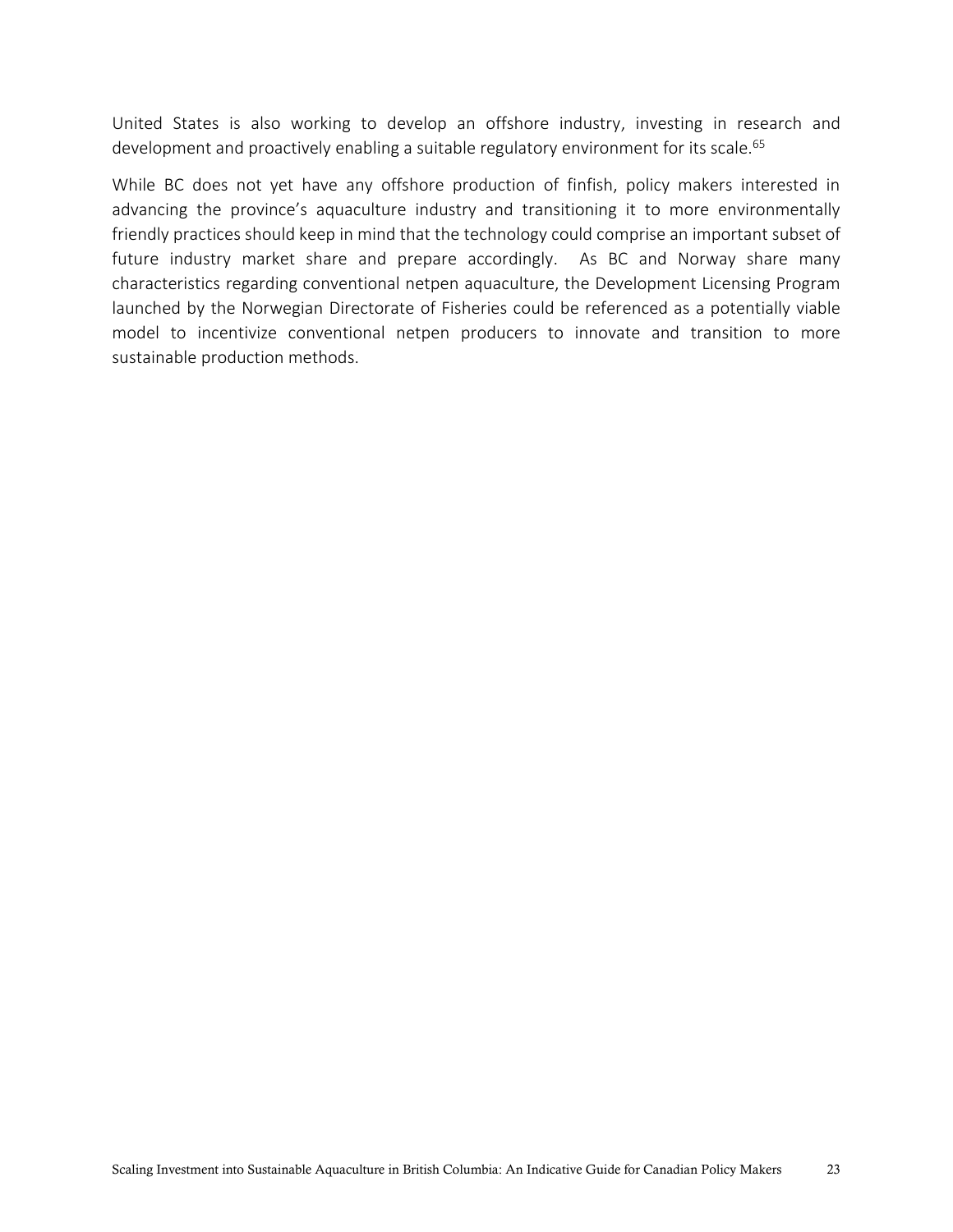## Part 5: Investment Considerations

### Responsible Investment

The financial sector is increasingly being recognized as a third potential influence, beyond government and markets, on driving a more sustainable aquaculture industry.<sup>66</sup> Engagement by sustainability-minded investors can have systemic impacts by encouraging companies to transition towards more sustainable processes that are less harmful on surrounding ecosystems.

By ensuring BC's aquaculture facilities are both commercially viable and environmentally friendly, the province can attract more sustainability-minded investors, thereby unlocking both more concessionary capital for developing innovative facilities, and institutional capital for scaling-up those facilities. Doing so would also invite such investors into the capital structure in the beginning stages of facility development, enabling them to de-risk and guide the scale-up of those facilities in a responsible manner as mainstream investors are attracted into the capital structure at later stages of growth. Without working towards both commercially viable and environmentally friendly production practices to attract sustainability-minded investors, transition to a more sustainable aquaculture industry could be further delayed.<sup>67</sup>

The assets under management of sustainability-minded investors are rising sharply:

- The estimated assets under management of impact investors, who seek to generate measurable social and environmental benefit alongside a financial return, more than doubled to US\$502 billion in 2018, from US\$228 billion in 2017.<sup>68</sup>
- The broader market of investors in the United States that integrate Environmental, Social, and Governance ("ESG") analysis into their financial investment decision making processes was estimated to manage about US\$12 trillion of assets in 2018, up from US\$8.7 trillion in 2016.<sup>69</sup>
- The OECD states that the intergenerational transfer of wealth is estimated at \$41 trillion over the next 50 years, \$6 trillion of which is expected to be directed towards social issues.<sup>70</sup>

Many sustainability-minded are interested in sustainable aquaculture as a way to improve the food system and diversify their investment portfolios, but due to a combination of factors including a lack of expertise required to identify, manage and mitigate risks;<sup>71</sup> a perception of the entire sector being too high risk, partly explained by increasingly prominent ESG factors;<sup>72</sup> a lack of investable deal flow; and weak regulatory environments, they have been hesitant to invest in production facilities.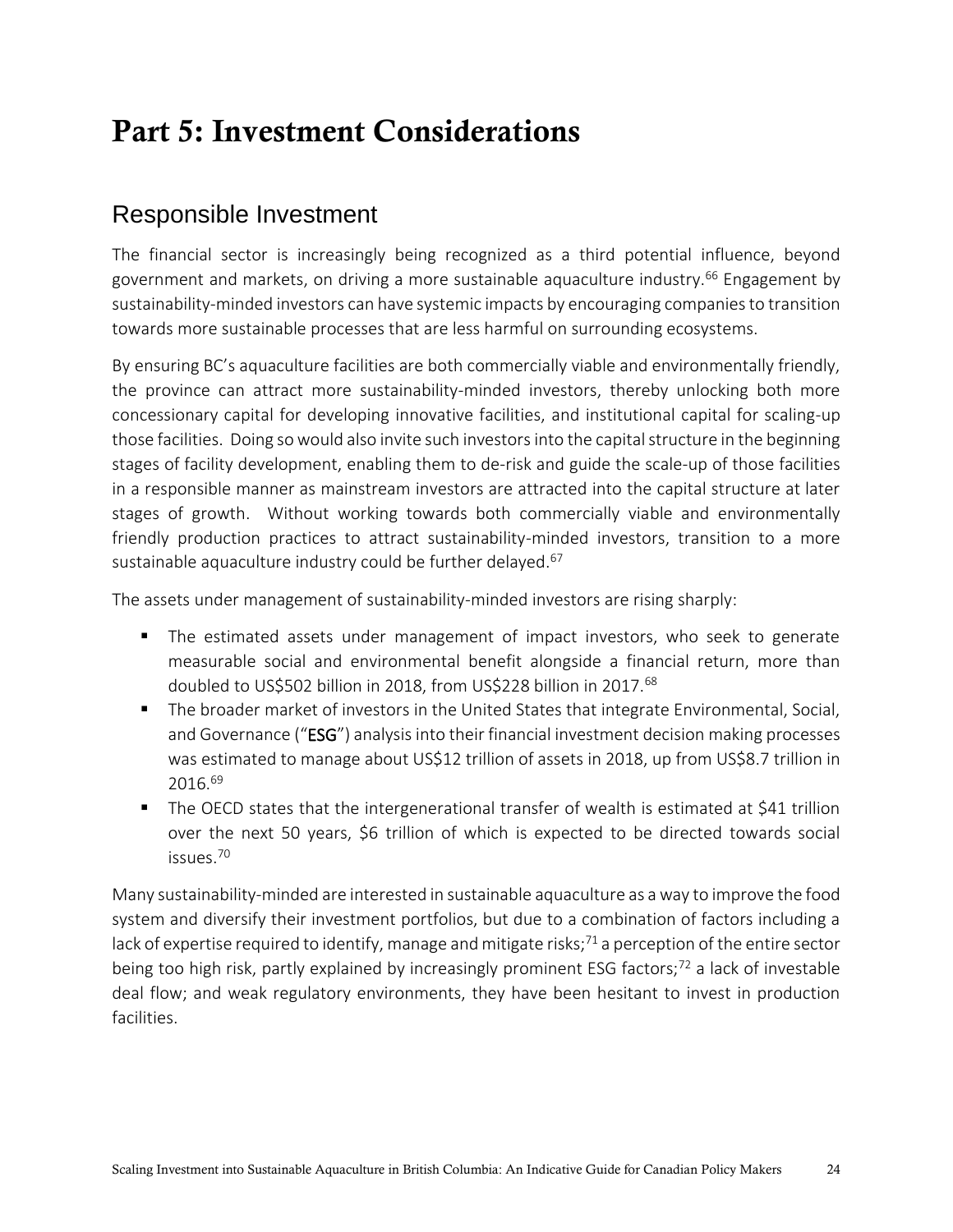Without an explicated set of guidelines outlining the environmental and social standards for sustainable aquaculture production in a region, and direction on how to measure and monitor compliance to those standards, sustainability-minded investors may be hesitant to invest due to the reputational risk they would assume by making sustainability claims for their investments.<sup>73</sup> Further, by ensuring the sustainability of investments, investors would assume less regulatory risk, as sustainable production facilities are less likely to be negatively impacted by major shifts in government policy during the term of investment. This issue can become more pronounced in regions where regulations and standards regarding sustainability are weakened or clouded, as many institutional investors do not have the in-house scientific expertise or capacity to both understand and navigate the regulatory environment and define sustainability standards and guidelines themselves.

BC produces a relatively small amount of aquaculture product compared to the rest of the world, but the social backlash against conventional netpen aquaculture has received international attention and has been referenced as an example of regulatory and social risk for investors that overlook sustainability considerations.<sup>74</sup>

As advocacy campaigns and other publications have been raising awareness of the potentially harmful effects of conventional aquaculture, investors are also concerned that consumers, being educated through such mediums, will blanket the entire aquaculture sector as environmentally harmful, decreasing the economic prospects of even the more sustainable production facilities.<sup>75</sup> By helping address the negative public perception of aquaculture in BC through consumer education and regulatory improvements, policy makers could help drive production and economics of the entire sector. 76

Notable seafood ESG-related risks include events that impair operating financial results, such as food safety recalls, human health impacts, and farmed fish escapes.<sup>77</sup> These events can cause earnings volatility, by the risks being retained rather than being mitigated through public and private mechanisms.<sup>78</sup> Lack of disclosure required by private companies and of systems for monitoring and measuring ESG events make it challenging to perform ESG risk analysis on specific companies, and by extension decrease incentives for specific facilities to be de-risked. 79

If sustainable production is not distinguished from conventional production through some means of standards or minimum qualifications, the entire sector's future prospects in BC could be dimmed through consumer reactions to aquaculture, backed by non-profit partners and other stakeholders.

### Aquaculture Investment Profiling

Investments into sustainable aquaculture production facilities have limited upside return potential for a given level of infrastructure, and are therefore more appropriately classified as a yield-based investment opportunity.<sup>80</sup> However, production facilities usually carry operating company-type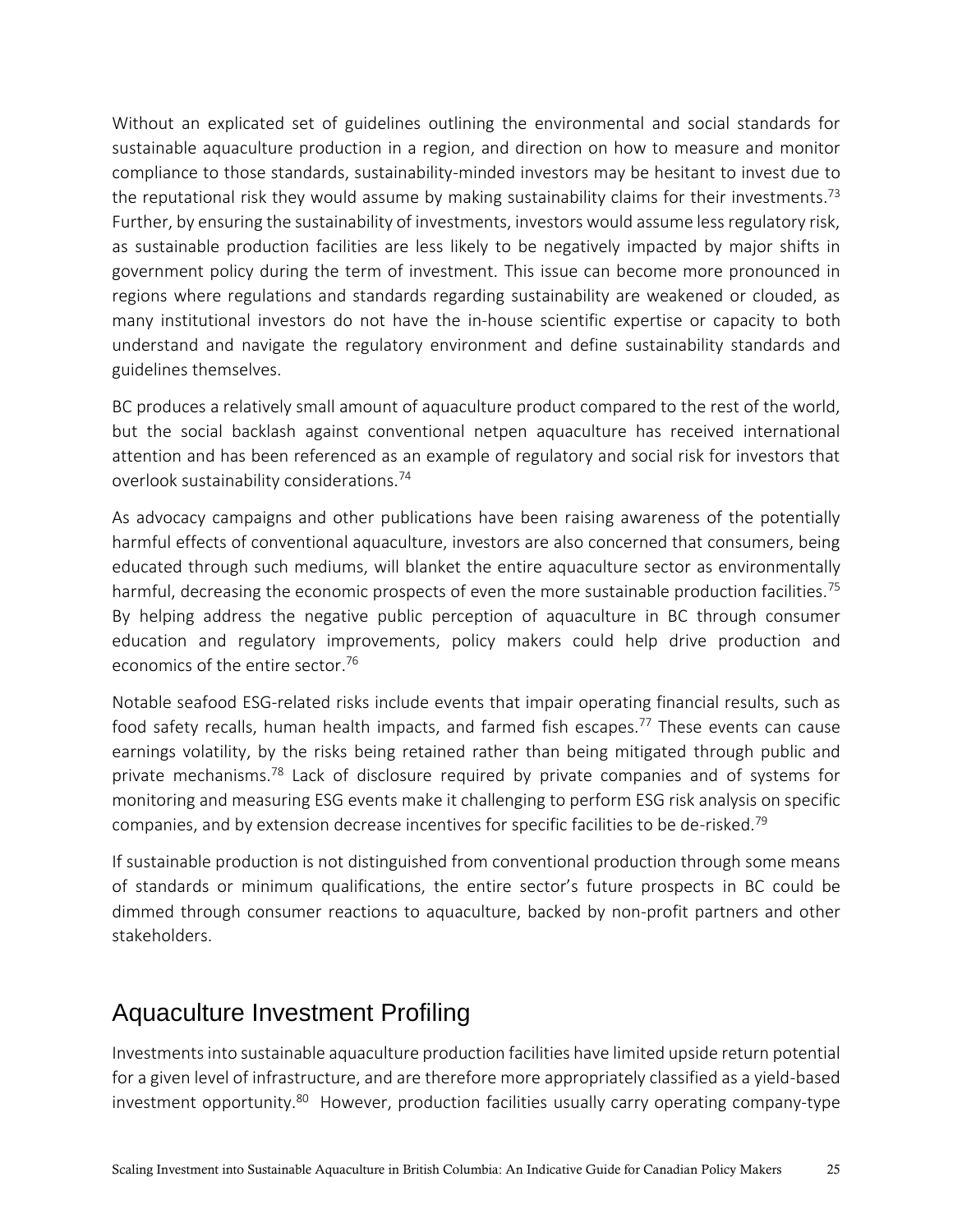risks.<sup>81</sup> Therefore, ideal investment structures could include debt or a debt-like financing instrument incorporating equity-like upside.

These characteristics underline the need for debt in the sector, as the capital-intensiveness of sustainable aquaculture technology such as land-based RAS and offshore technology require levered equity returns; but individual projects are generally not attractive for debt financing since, as mentioned before, desirable security for loans is usually unavailable.<sup>82</sup> Therefore, attention should be paid to policies and other tools that would encourage the introduction and availability of debt financing to the sector in BC to catalyze equity returns and attract further commercial capital.

A profile of the different types of investment that could support the scale-up of the industry is described in the following section.

### Categories of Investment Capital

Investing in the sustainable aquaculture industry is difficult. By understanding the different types of capital that could be drawn to the industry, how they could be blended together to deal with the high-risk nature of innovative production facilities, and which policies could attract such blended finance, growth of the nascent industry in BC could be accelerated.

There is a growing consensus that such innovative finance mechanisms are needed to mobilize private sector capital towards solving large, complex and pressing problems.<sup>83</sup> An increasing amount of impact investors are embracing the continuum of capital categories listed below in supporting the development of socially and environmentally beneficial industries.<sup>84</sup>

**Commercial capital:** Commercial investment is needed to bring the industry to scale. However, investment targets must offer commercially suitable risk profiles by being able to offer leveraged returns after debt becomes more available to the sector. By structuring investments into sustainable aquaculture facilities according to the investment profile detailed above, significant private capital can be unlocked to help develop the industry sustainably.<sup>85</sup>

**Impact capital:** Impact investors, who seek to generate measurable social and environmental benefit alongside financial returns, can help catalyze broader capital investment into sustainable aquaculture production systems by financing pilot facilities, prototypes, and research and development through high-risk, patient capital.<sup>86</sup> In addition, those impact investors can help define sustainability standards for aquaculture production along with the corresponding impact metrics<sup>87</sup>

As impact investors have focussed on equity investments into the sustainable aquaculture industry due to its nascent stage of development, the industry has now matured to a point where debt investments with equity upside could be made into established pilot facilities, helping bridge the financing gap and catalyzing the deployment of commercial bank financing.<sup>88</sup>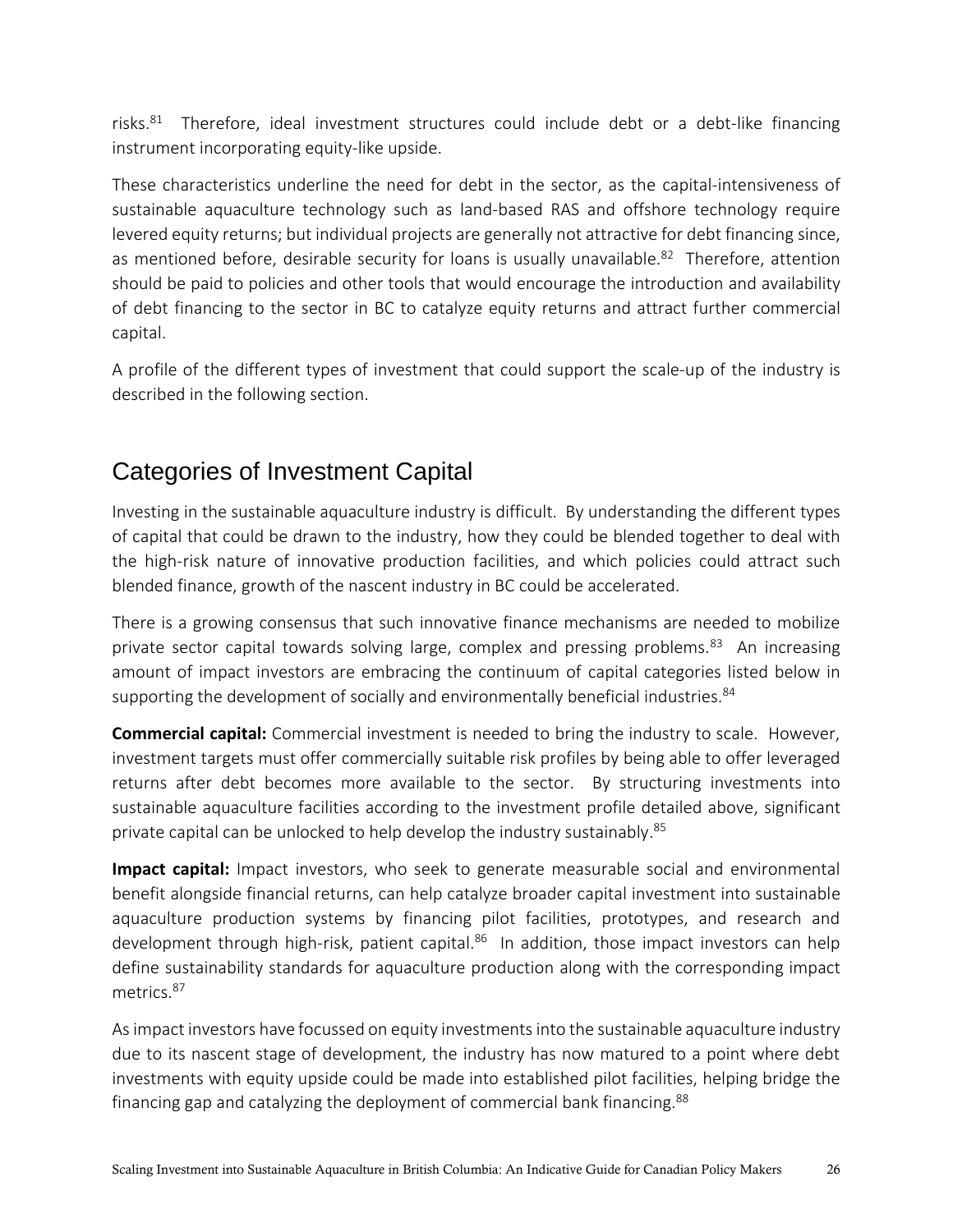**Sub-commercial capital:** Impact investors will accept lower financial returns for the promise of market-level impact in some cases. Such market-level impact could be defined as the pioneering of a new business model to prove its economic viability. In many cases, the need for subcommercial investment is temporary; if the model is successful, it will inspire other firms to follow suit, and the emergence of competition will in turn drive down prices, increase quality and spark further innovation.<sup>89</sup>

In assessing a pioneering firm, therefore, impact investors may weigh not just that firm's expected financial return and its expected direct impact, but also the benefits that could arise from launching an entire new model across the industry.<sup>90</sup>

**Concessionary capital:** Concessionary investments, defined here as investments that forego some level of financial return to generate social and/or environmental benefit, will be needed to help catalyze and incubate innovative technologies, lower origination costs, and support new production methods as they scale.<sup>91</sup> However, a number of factors have been inhibiting the deployment of concessionary capital, including a lack of consensus among industry stakeholders as to which opportunities qualify as both commercially viable and environmentally friendly.<sup>92</sup> Additionally, responsible deployment of concessionary capital, as to not distort the markets, is a frequently debated topic among foundations and development finance institutions and should be considered carefully during the development process of sustainable aquaculture technologies.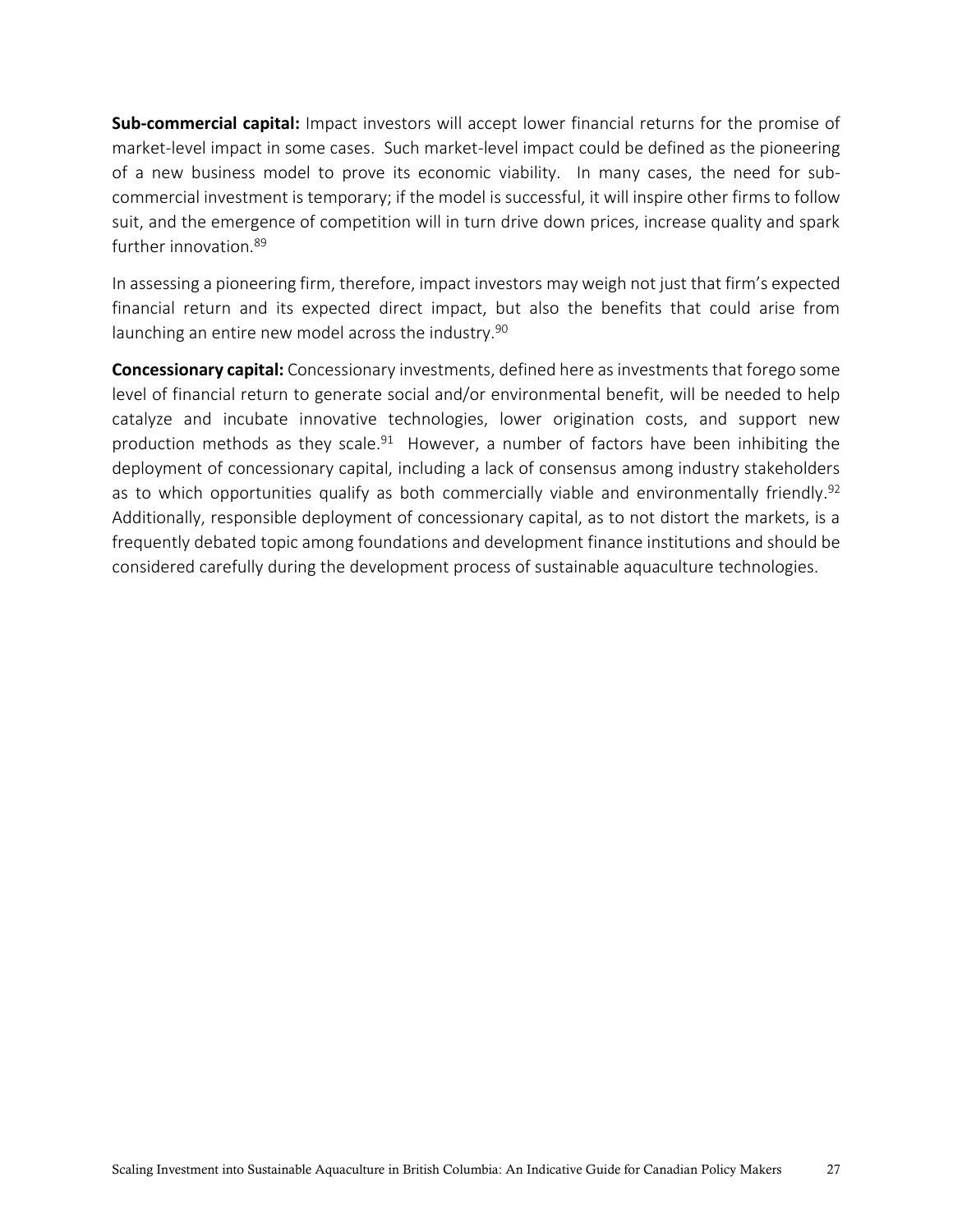## Part 6: Advancing the Industry

### Recommendations for Policy Makers

Existing government policies should be realigned and adjusted to enable increased investment into sustainable aquaculture in BC.<sup>93</sup> Primary focusses of these adjustments should include making the permitting process and regulatory regime more efficient and working to address the public perception of aquaculture.<sup>94</sup> This should be done through implementing policies that provide meaningful and measurable sustainability metrics that enable accountability and transparency of policy makers and relevant regulatory bodies. 95

Generally, the most effective way to build a sustainable aquaculture industry is to employ an ecosystem-based approach that integrates coastal zone management into operations, especially for marine aquaculture (while this is less relevant for land-based RAS due to the technology's higher level of containment, environmental impact assessments for land-based RAS are still important). 96 The strongest available framework to reference, which should be considered in detail by Canadian policy makers looking to develop their own such framework for BC, is the ecosystem approach to aquaculture (EAA) established by FAO.<sup>97</sup>

There are nine recommendations for Canadian policy makers, listed in no particular order of importance.

**Recommendation 1: Improved regulation of conventional aquaculture practices.** Government should improve regulation of conventional aquaculture and establish a consensus of sustainable aquaculture investment principles backed by public, private, and NGO leaders. Doing so would draw in more responsible investors by decreasing reputational risk for those investors making sustainability claims,<sup>98</sup> as most investors lack the in-house capabilities to navigate complex regulatory environments themselves.

National and provincial-level scoping initiatives should be undertaken to define the boundaries of management units and the ecosystem, determine the relative importance of development and conservation goals, and ensure that stakeholders are well-informed about the costs and benefits of aquaculture development. Throughout the scoping process, relevant stakeholders, including government officials, policy makers, scientists, farmers, fishers and other competing environmental users should be closely consulted to ensure a balanced and successful planning process. 99

To help create a more investable environment for sustainability-minded investors, enforcement entities should improve and effectively manage environmental standards of aquaculture operations in BC.<sup>100,101</sup> Continued public reporting of monitoring and enforcement is critical to encourage transparency and trust between the industry, the public and investors.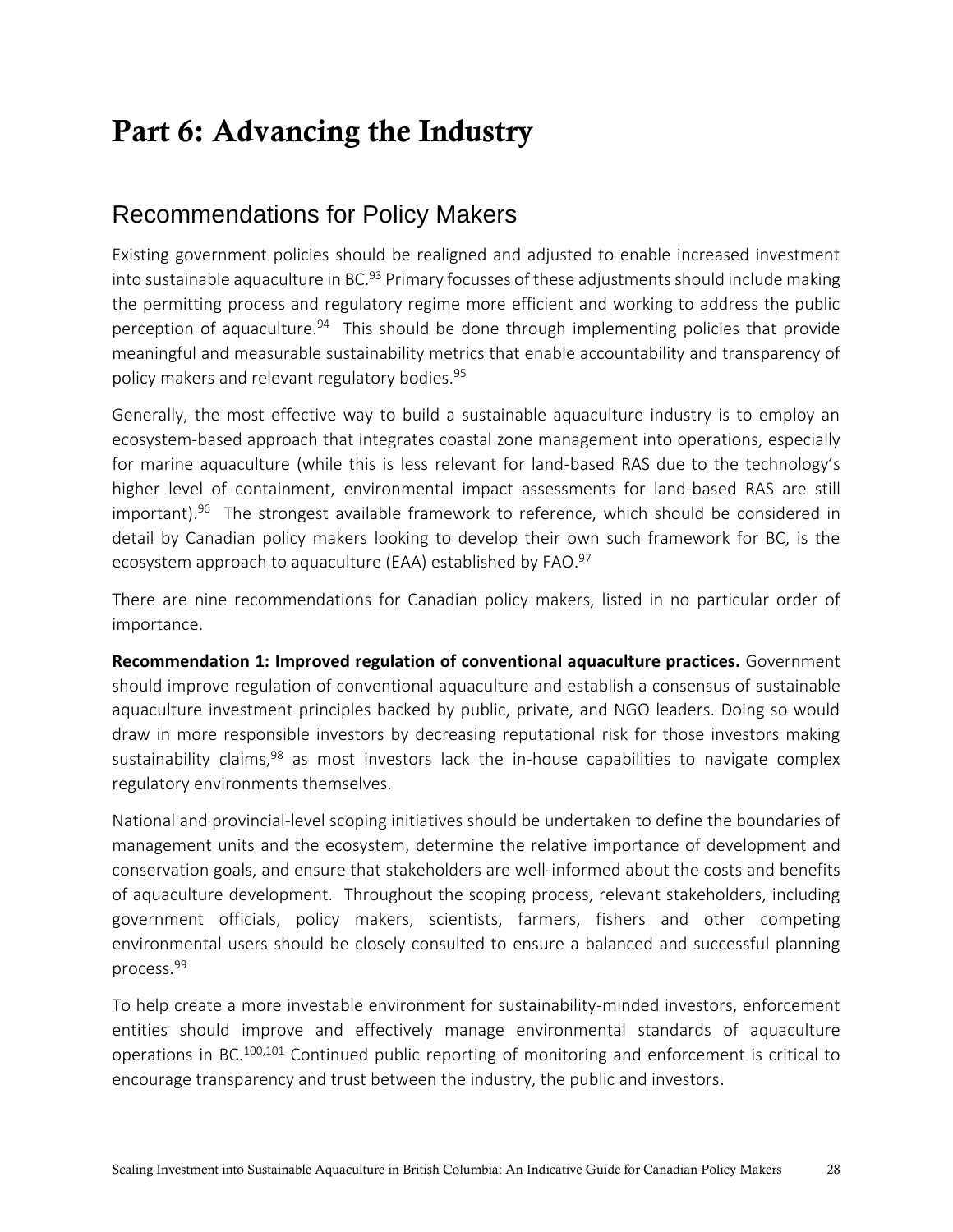Government sustainability standards that are satisfactory to the general public should also be clarified and implemented, and could follow recognized aquaculture sustainability certification programs such as ASC, BAP and/or GlobalGAP. This will help emphasize the existence of the more sustainable methods, thereby increasing potential public support for a transition to sustainability from demographics previously unaware of more sustainable technologies. Further, this may also improve consumer perception regarding aquaculture in BC, bettering economics for the sector overall through increased product demand.

**Recommendation 2: Creation of an Advisory Committee to streamline regulations and permitting processes specifically for the sustainable technologies listed in the report.** It is evident that regulations and permitting processes have not adapted to enable the development of newer, more innovative sustainable technologies. An Advisory Committee comprised of producers, government officials and key industry experts should explore, define and address the numerous regulatory obstacles for the development of sustainable technologies in BC. It is suggested that the Advisory Committee is setup in time to integrate the Committee's conclusions and recommendations into the proposed Canadian Aquaculture Act.

A key issue to address with the Advisory Committee would be the efficiency of the permitting process for new entrants and pilot facilities.

For shellfish aquaculture, the state of North Carolina`s passing of Senate Bill 648 in July 2019, which aims at streamlining the permitting process through the establishment of Shellfish Aquaculture Enterprise Areas, should be referenced for applicability to BC. Such programs also exist for many other states including Florida. Implementations of the Bill are intended to reduce potential conflicts with other users of space, which is also relevant for Recommendation 3 below.

**Recommendation 3: Creation of a Task Force to identify, evaluate and develop 'Priority Regions' for area-based management programs of shellfish aquaculture along BC's coastline.** By assembling a Task Force to proactively identify Priority Regions for shellfish aquaculture, those Regions' waters could be classified in advance, tested for shellfish growth potential, after which licenses could be pre-approved with First Nations cooperation if determined suitable. The successes and conclusions of the Marine Plan Partnership for the North Pacific Coast should be considered by the Task Force to determine effective processes and fully leverage existing research.

Area-based management that would enable the operation of numerous small to medium-sized shellfish operations in one region would allow operators to collaborate to address regional disease threats, share knowledge to improve operational and biological efficiencies, and optimize the Region's collective competitiveness.

Pre-emptively assessing Priority Regions would allow for identification of marine ecosystem carrying capacity limits, which should then be integrated into permitting processes as bivalve and seaweed farming can negatively impact surrounding ecosystems if managed or sited improperly. 102,103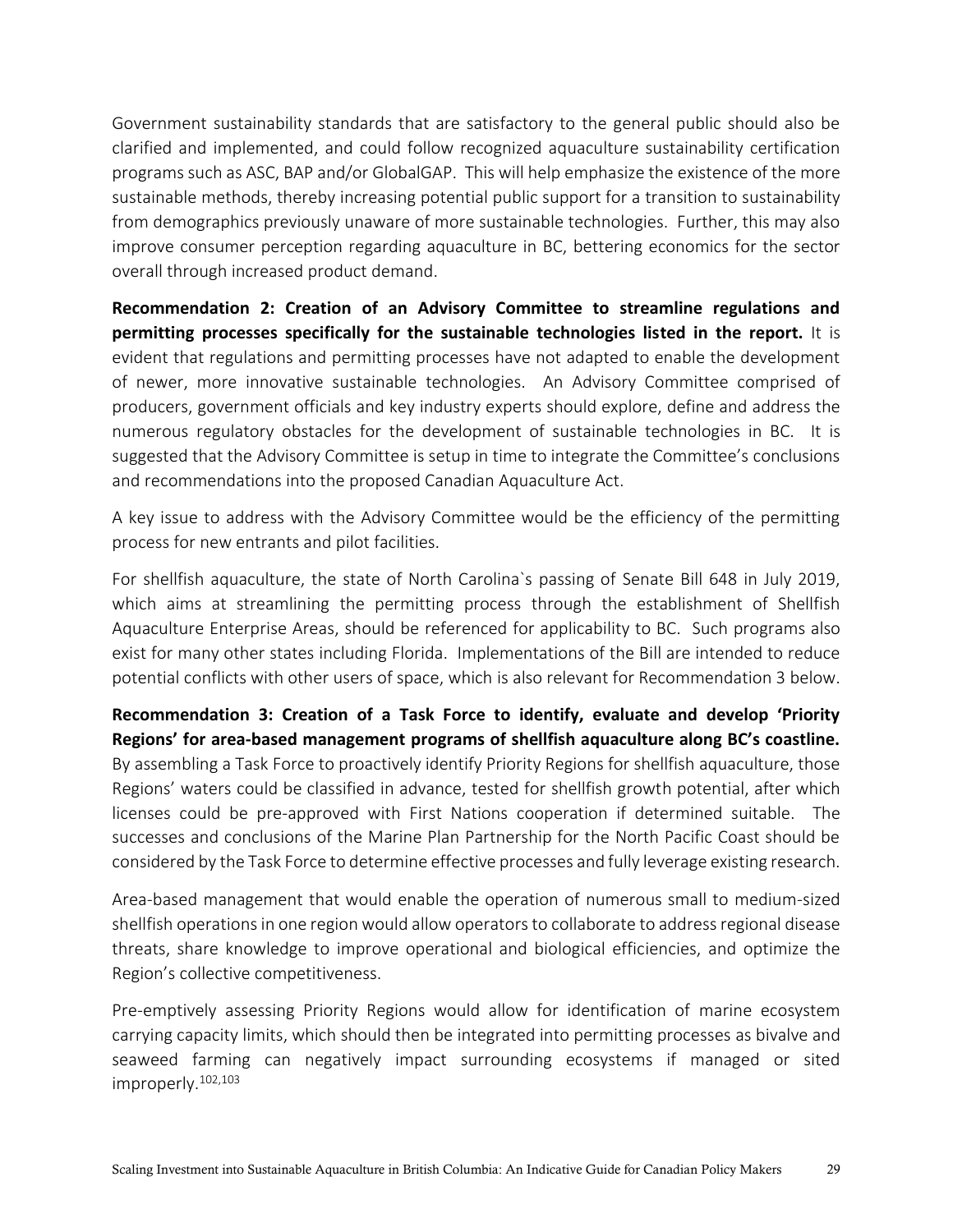Collaboration between farms of Priority Regions through different organizational structures would create the opportunity for improved operational capacities, investment leverage through collective infrastructure, negotiating power, and increased deal size.<sup>104</sup>

Important considerations for the Task Force in developing Priority Regions should include the available infrastructure, the diverse uses and users of the targeted regions, logistics for reaching market, potential economic growth for First Nations communities and the integration of a shared hatchery for tenants.<sup>105</sup>

The deployment of shared hatcheries for Priority Regions should be investigated as they'd likely help ensure consistent and available supply of seed while enabling the few existing technical hatcheries experts to support numerous farmers at once, thereby loosening a potential bottleneck for industry growth. 106,107

In addition to expediting the regulatory process for Priority Regions, the collaborative efforts to determine which sites are best suited for operations, with support from key regulators and policy makers, will help address one of the key determinants of operational and financial success of aquaculture operations, being siting.<sup>108</sup>

**Recommendation 4: Tax grant programs.** Tax incentives should be considered as an effective tool for helping scale the important yet nascent sustainable aquaculture industry by attracting commercial capital. For example, tax grants between 15-30% of capital costs could be provided to producers of diversified land-based RAS species that have demonstrated commercial viability with proven pilot projects, but face the aforementioned first-mover disadvantage due to lack of precedent commercial-scale facilities.<sup>109</sup> This would help accelerate commercialization of that species and technology and support continued utilization of existing supply chain infrastructure in BC.

**Recommendation 5: Loan guarantees.** Loan guarantees would reduce risk for lenders and enable equity returns to be leveraged, increasing the investment attractiveness of aquaculture projects that would otherwise face difficulty in securing debt financing. Loan guarantees also cater to equity investors indirectly by reducing the risk that debt financiers would trigger bankruptcy and seize the operation's assets.

In the beginning, this strategy would incur minimal costs for the government as no capital would be provided directly from government. The tax revenues resulting from the increased expansion and profitability of facilities could partially offset the guarantees that end up being paid out to lenders in the event of their borrower`s default.

Loan guarantees are being used in the sustainable aquaculture industry elsewhere; a large landbased RAS producing Atlantic Salmon in the United States was able to utilize a loan guarantee from an export credit agency for a bank loan. Additionally, loan guarantees are available for agricultural businesses in Canada.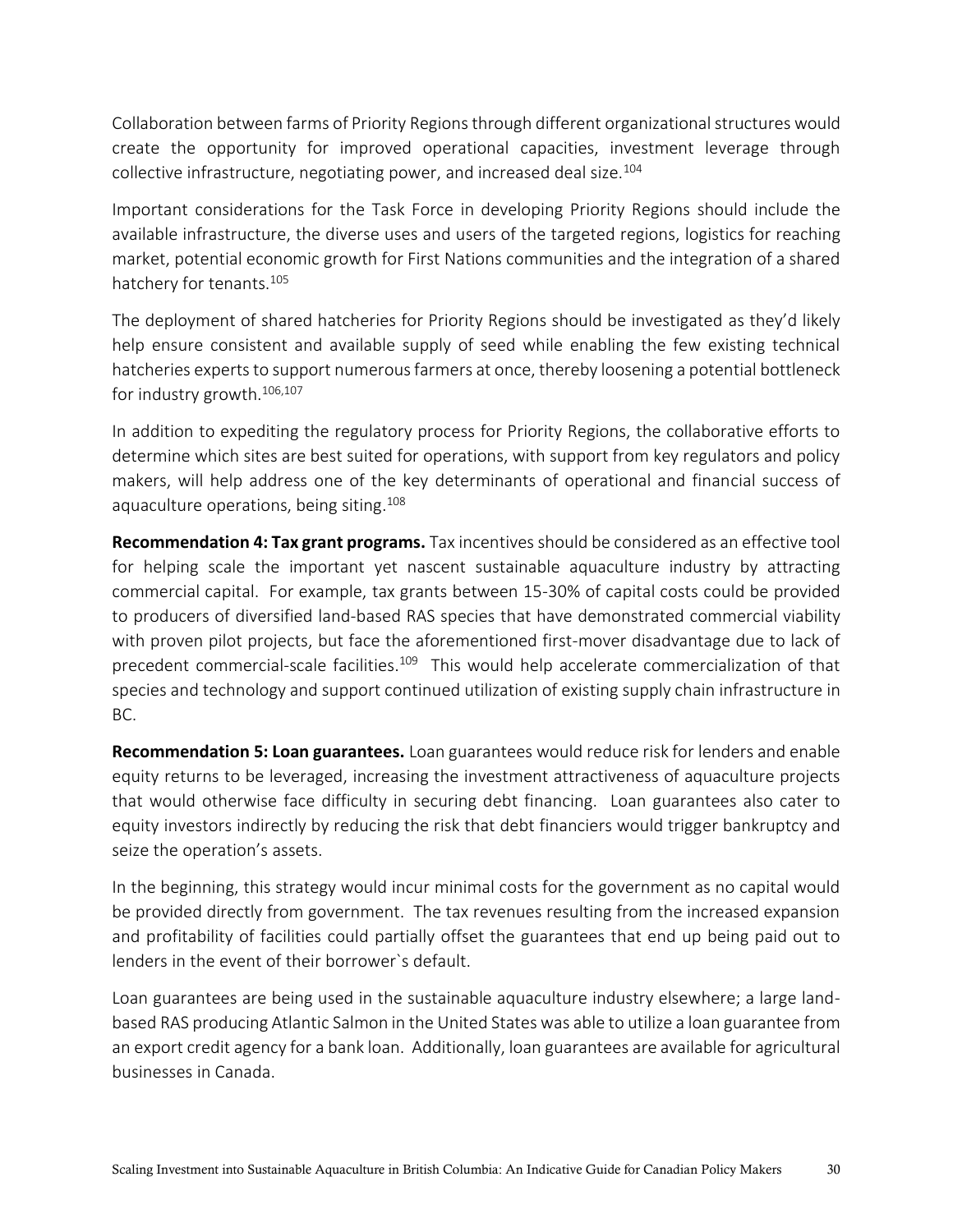**Recommendation 6: Offshore aquaculture considered in the development of Canada's Aquaculture Act.** Policy makers should implement a development license program similar to that of Norway's, which has been successful in drawing hundreds of millions of investment dollars into the innovation of offshore technologies. Such a development license program for innovative offshore technologies should be integrated into Canada's potential Aquaculture Act.

Norway's Development License Program provides concessionary licenses to qualifying businesses to build large-scale innovative and commercially viable technology that addresses the environmental and health issues of conventional aquaculture. If the business successfully demonstrates the technology, it has the option to purchase it for discounted price versus that which would be offered in the open market. $^{110}$ 

When initiating the program, policy makers should work to establish a process that prevents selection bias as much as possible.<sup>111</sup>

**Recommendation 7: Low-interest loans for shellfish aquaculture.** As stated by TNC and Encourage Capital, the MARBIDCO loan program in Maryland has been successful in growing state's shellfish aquaculture industry.<sup>112</sup> The program enables shellfish aquaculture producers that own an aquaculture license to borrow between \$5,000 and \$100,000 without any history of operations, with no interest payable for the first few years. The producer may then apply for a maximum of two more loans, enabling them to access up to \$300,000. In the event of producer default, 40% of the first loan is forgiven, and 25% of the second and third loans would be forgiven.

**Recommendation 8: Biomass insurance.** With access to government-provided biomass insurance, producers could lower risk for investors and draw significantly more capital into their operations. This would provide a critical support mechanism for producers, especially during the early years of their operations when proving out their business model.

Biomass insurance is available in the land-based RAS industry and has been utilized by a large landbased RAS facility in the United states, though has been cited as being expensive.

**Recommendation 9: Creation of innovation centres to support the development of diverse species and technology.** These innovation centres could partner with universities' research and development programs to innovate new species for all types of sustainable aquaculture technologies and provide training to new grads looking to start their career in the industry. This will help address one of the prominent investment challenges for development of sustainable aquaculture, being the financing of early-stage R&D.<sup>113</sup>

The Vancouver Aquarium and Ocean Wise, along with DFO have been doing species testing for over 15 years. These programs, along with any that may exist at Vancouver Island University, should be explored to determine additional capacity potential and if they could play a key role in species diversification.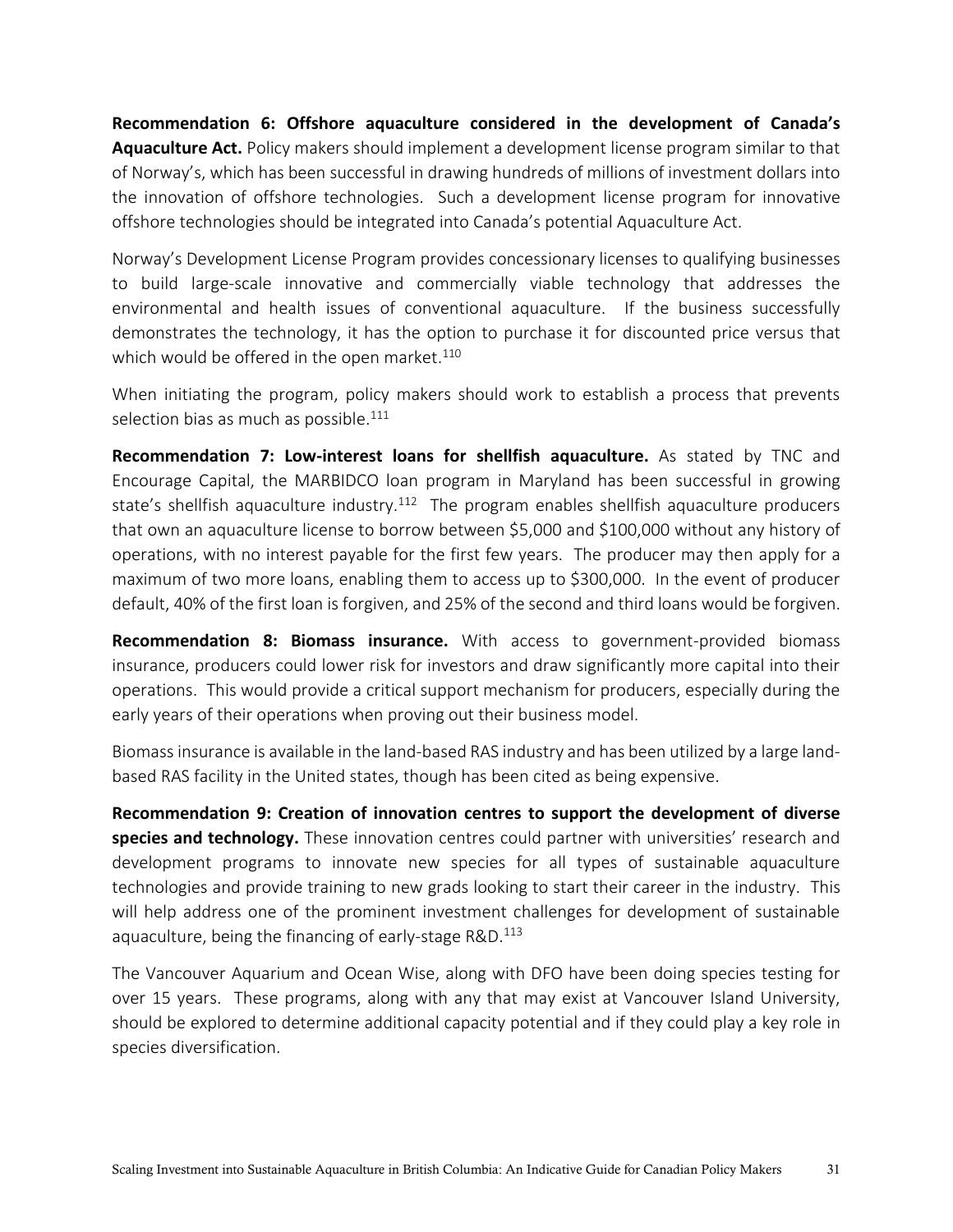## References

1: O'Shea, T., Jones, R., Markham, A., Norell, E., Scott, J., Theuerkauf, S., and T. Waters. 2019. Towards a Blue Revolution: Catalyzing Private Investment in Sustainable Aquaculture Production Systems. The Nature Conservancy and Encourage Capital, Arlington, Virginia, USA.

2: Ibid.

3: Schultz, A. (2019, April 1). *Impact Investments Under Management Total \$502 Billion*. Retrieved from: https://www.barrons.com/articles/impact-investments-under-management-total-504-billion-01554145026

4: Business Wire. (2018, October 31). *Sustainable investing assets reach \$12 trillion as reported by the US SIF Foundation's biennial Report on US Sustainable, Responsible and Impact Investing Trends.* Retrieved from: https://www.businesswire.com/news/home/20181031005229/en/Sustainable-investing-assets-reach-12-trillion-reported

5: Nabarro, D., Schroeder, F. 2017. Advancing Universal Development Goals Through the Breathtaking Power of Innovation. Foreign Affairs Innovative Finance Revolution Special Edition. The Rockefeller Foundation, New York City, United States.

6: Smith, D. 2018. Scaling up Financing of Sustainable Seafood Production: Understanding barriers and opportunities to aligning capital with sustainable seafood production and supply. Orion Global Business Sustainability Consultants.

7: Ibid.

8: Smith, D. 2018. Scaling up Financing of Sustainable Seafood Production: Understanding barriers and opportunities to aligning capital with sustainable seafood production and supply. Orion Global Business Sustainability Consultants.

9: O'Shea, T., Jones, R., Markham, A., Norell, E., Scott, J., Theuerkauf, S., and T. Waters. 2019. Towards a Blue Revolution: Catalyzing Private Investment in Sustainable Aquaculture Production Systems. The Nature Conservancy and Encourage Capital, Arlington, Virginia, USA.

10: Ibid.

11: Milewski, I., Smith, R. E. 2019. Sustainable aquaculture in Canada: Lost in translation. Marine Policy Journal.

12: O'Shea, T., Jones, R., Markham, A., Norell, E., Scott, J., Theuerkauf, S., and T. Waters. 2019. Towards a Blue Revolution: Catalyzing Private Investment in Sustainable Aquaculture Production Systems. The Nature Conservancy and Encourage Capital, Arlington, Virginia, USA.

13: Ibid.

14: Palmer, A. 2017. In Defense of Financial Innovation: Creative Finance Helps Everyone – Not Just the Rich. Foreign Affairs Innovative Finance Revolution Special Edition. The Rockefeller Foundation, New York City, United States.

15: Smith, D. 2018. Scaling up Financing of Sustainable Seafood Production: Understanding barriers and opportunities to aligning capital with sustainable seafood production and supply. Orion Global Business Sustainability Consultants.

16: Schultz, A. (2019, April 1). *Impact Investments Under Management Total \$502 Billion*. Retrieved from: https://www.barrons.com/articles/impact-investments-under-management-total-504-billion-01554145026

17: Business Wire. (2018, October 31). *Sustainable investing assets reach \$12 trillion as reported by the US SIF Foundation's biennial Report on US Sustainable, Responsible and Impact Investing Trends.* Retrieved from: https://www.businesswire.com/news/home/20181031005229/en/Sustainable-investing-assets-reach-12-trillion-reported

18: Nabarro, D., Schroeder, F. 2017. Advancing Universal Development Goals Through the Breathtaking Power of Innovation. Foreign Affairs Innovative Finance Revolution Special Edition. The Rockefeller Foundation, New York City, USA.

19: Smith, D. 2018. Scaling up Financing of Sustainable Seafood Production: Understanding barriers and opportunities to aligning capital with sustainable seafood production and supply. Orion Global Business Sustainability Consultants.

20: Ibid.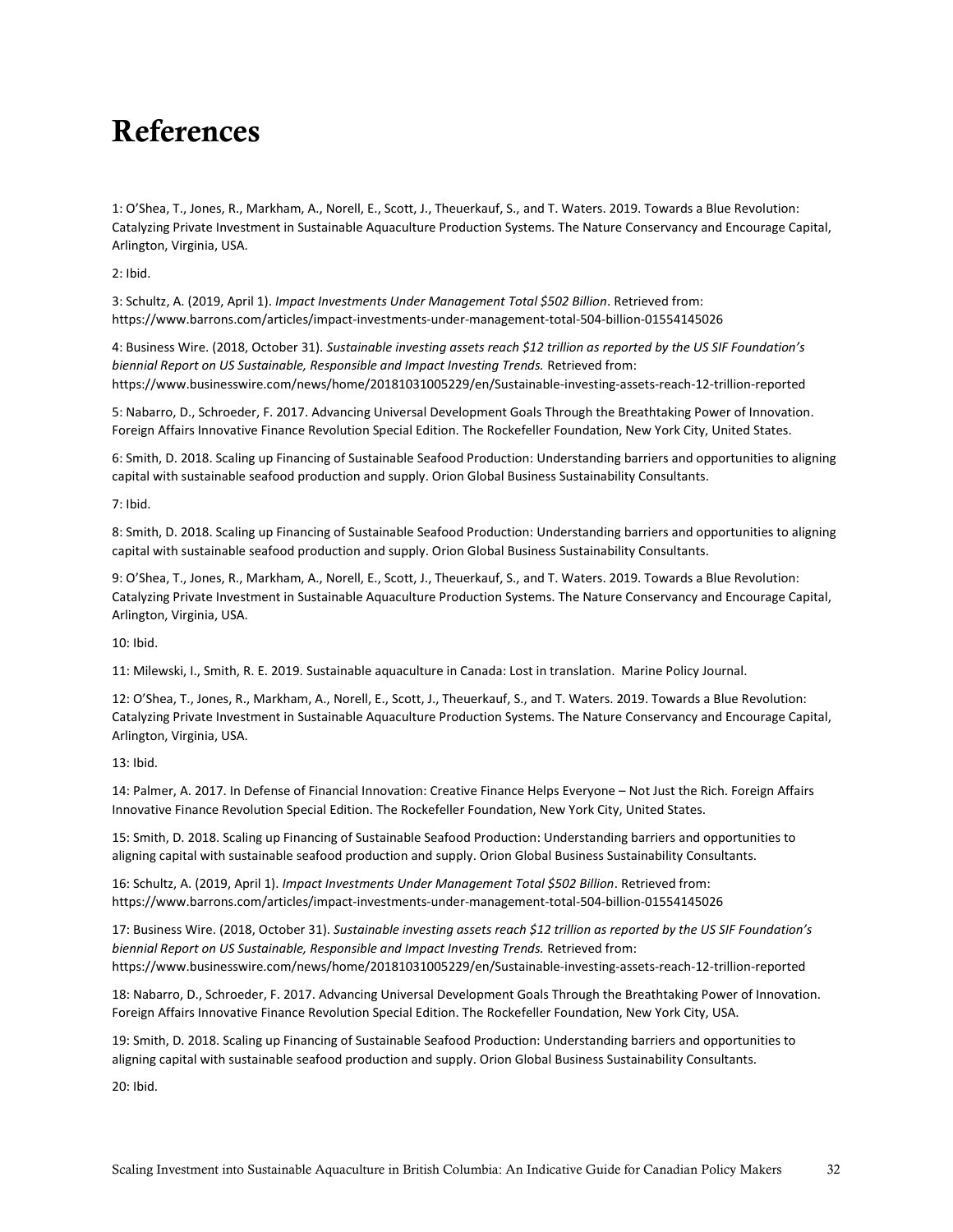21: Ibid.

22: Ibid.

23: O'Shea, T., Jones, R., Markham, A., Norell, E., Scott, J., Theuerkauf, S., and T. Waters. 2019. Towards a Blue Revolution: Catalyzing Private Investment in Sustainable Aquaculture Production Systems. The Nature Conservancy and Encourage Capital, Arlington, Virginia, USA.

24: Smith, D. 2018. Scaling up Financing of Sustainable Seafood Production: Understanding barriers and opportunities to aligning capital with sustainable seafood production and supply. Orion Global Business Sustainability Consultants.

25: Milewski, I., Smith, R. E. 2019. Sustainable aquaculture in Canada: Lost in translation. Marine Policy Journal.

26: O'Shea, T., Jones, R., Markham, A., Norell, E., Scott, J., Theuerkauf, S., and T. Waters. 2019. Towards a Blue Revolution: Catalyzing Private Investment in Sustainable Aquaculture Production Systems. The Nature Conservancy and Encourage Capital, Arlington, Virginia, USA.

27: Ibid.

28: Blewett, E., Nelson, S. 2019. RAS Atlantic Salmon Industry on Vancouver Island: Financial Model & Economic Impact Analysis. Counterpoint Consulting. Vancouver, British Columbia, Canada.

29: O'Shea, T., Jones, R., Markham, A., Norell, E., Scott, J., Theuerkauf, S., and T. Waters. 2019. Towards a Blue Revolution: Catalyzing Private Investment in Sustainable Aquaculture Production Systems. The Nature Conservancy and Encourage Capital, Arlington, Virginia, USA.

30: Ibid.

31: Blewett, E., Nelson, S. 2019. RAS Atlantic Salmon Industry on Vancouver Island: Financial Model & Economic Impact Analysis. Counterpoint Consulting. Vancouver, British Columbia, Canada.

32: Ibid.

33: O'Shea, T., Jones, R., Markham, A., Norell, E., Scott, J., Theuerkauf, S., and T. Waters. 2019. Towards a Blue Revolution: Catalyzing Private Investment in Sustainable Aquaculture Production Systems. The Nature Conservancy and Encourage Capital, Arlington, Virginia, USA.

34: Ibid.

35: Ibid.

36: Ibid.

37: Ibid.

38: Ibid.

39: Ibid.

40: Ibid.

41: Ibid.

42: Smith, D. 2018. Scaling up Financing of Sustainable Seafood Production: Understanding barriers and opportunities to aligning capital with sustainable seafood production and supply. Orion Global Business Sustainability Consultants.

43: O'Shea, T., Jones, R., Markham, A., Norell, E., Scott, J., Theuerkauf, S., and T. Waters. 2019. Towards a Blue Revolution: Catalyzing Private Investment in Sustainable Aquaculture Production Systems. The Nature Conservancy and Encourage Capital, Arlington, Virginia, USA.

44: Ibid.

45: Ibid.

46: Ibid.

47: Ibid.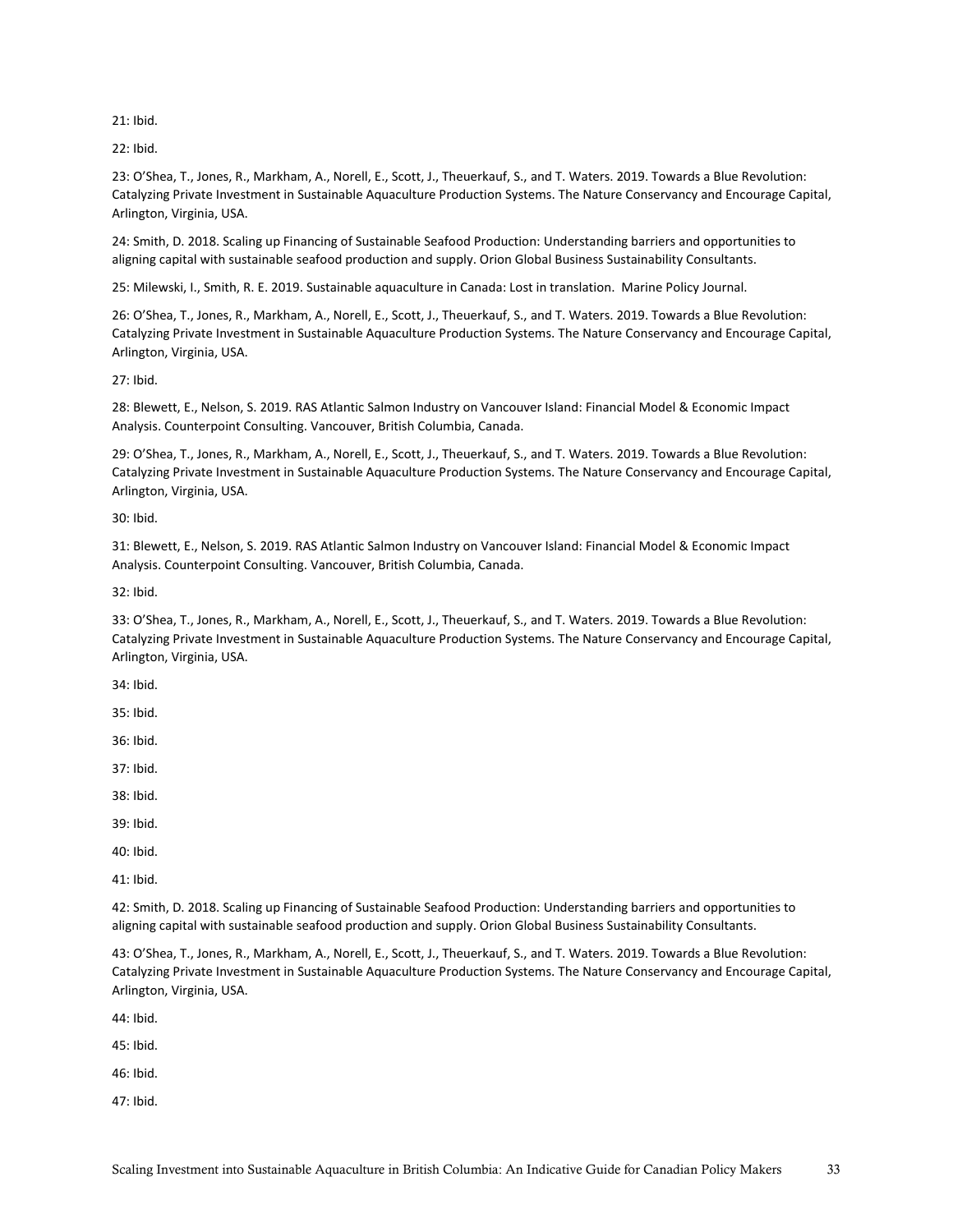48: Ibid.

49: Ibid.

50: Ibid.

51: Blewett, E., Nelson, S. 2019. RAS Atlantic Salmon Industry on Vancouver Island: Financial Model & Economic Impact Analysis. Counterpoint Consulting. Vancouver, British Columbia, Canada.

52: O'Shea, T., Jones, R., Markham, A., Norell, E., Scott, J., Theuerkauf, S., and T. Waters. 2019. Towards a Blue Revolution: Catalyzing Private Investment in Sustainable Aquaculture Production Systems. The Nature Conservancy and Encourage Capital, Arlington, Virginia, USA.

53: Ibid.

54: Ibid.

55: Ibid.

56: Ibid.

57: Ibid.

58: Ibid.

59: Ibid.

60: Ibid.

- 61: Ibid.
- 62: Ibid.
- 63: Ibid.

64: Ibid.

65: Ibid.

66: Smith, D. 2018. Scaling up Financing of Sustainable Seafood Production: Understanding barriers and opportunities to aligning capital with sustainable seafood production and supply. Orion Global Business Sustainability Consultants.

67: O'Shea, T., Jones, R., Markham, A., Norell, E., Scott, J., Theuerkauf, S., and T. Waters. 2019. Towards a Blue Revolution: Catalyzing Private Investment in Sustainable Aquaculture Production Systems. The Nature Conservancy and Encourage Capital, Arlington, Virginia, USA.

68: Schultz, A. (2019, April 1). *Impact Investments Under Management Total \$502 Billion*. Retrieved from: https://www.barrons.com/articles/impact-investments-under-management-total-504-billion-01554145026

69: Business Wire. (2018, October 31). *Sustainable investing assets reach \$12 trillion as reported by the US SIF Foundation's biennial Report on US Sustainable, Responsible and Impact Investing Trends.* Retrieved from: https://www.businesswire.com/news/home/20181031005229/en/Sustainable-investing-assets-reach-12-trillion-reported

70: Nabarro, D., Schroeder, F. 2017. Advancing Universal Development Goals Through the Breathtaking Power of Innovation. Foreign Affairs Innovative Finance Revolution Special Edition. The Rockefeller Foundation, New York City, United States.

71: Smith, D. 2018. Scaling up Financing of Sustainable Seafood Production: Understanding barriers and opportunities to aligning capital with sustainable seafood production and supply. Orion Global Business Sustainability Consultants.

72: Ibid.

73: O'Shea, T., Jones, R., Markham, A., Norell, E., Scott, J., Theuerkauf, S., and T. Waters. 2019. Towards a Blue Revolution: Catalyzing Private Investment in Sustainable Aquaculture Production Systems. The Nature Conservancy and Encourage Capital, Arlington, Virginia, USA.

74: Shallow Returns? ESG risks and opportunities in aquaculture. 2019. FAIRR. London, United Kingdom.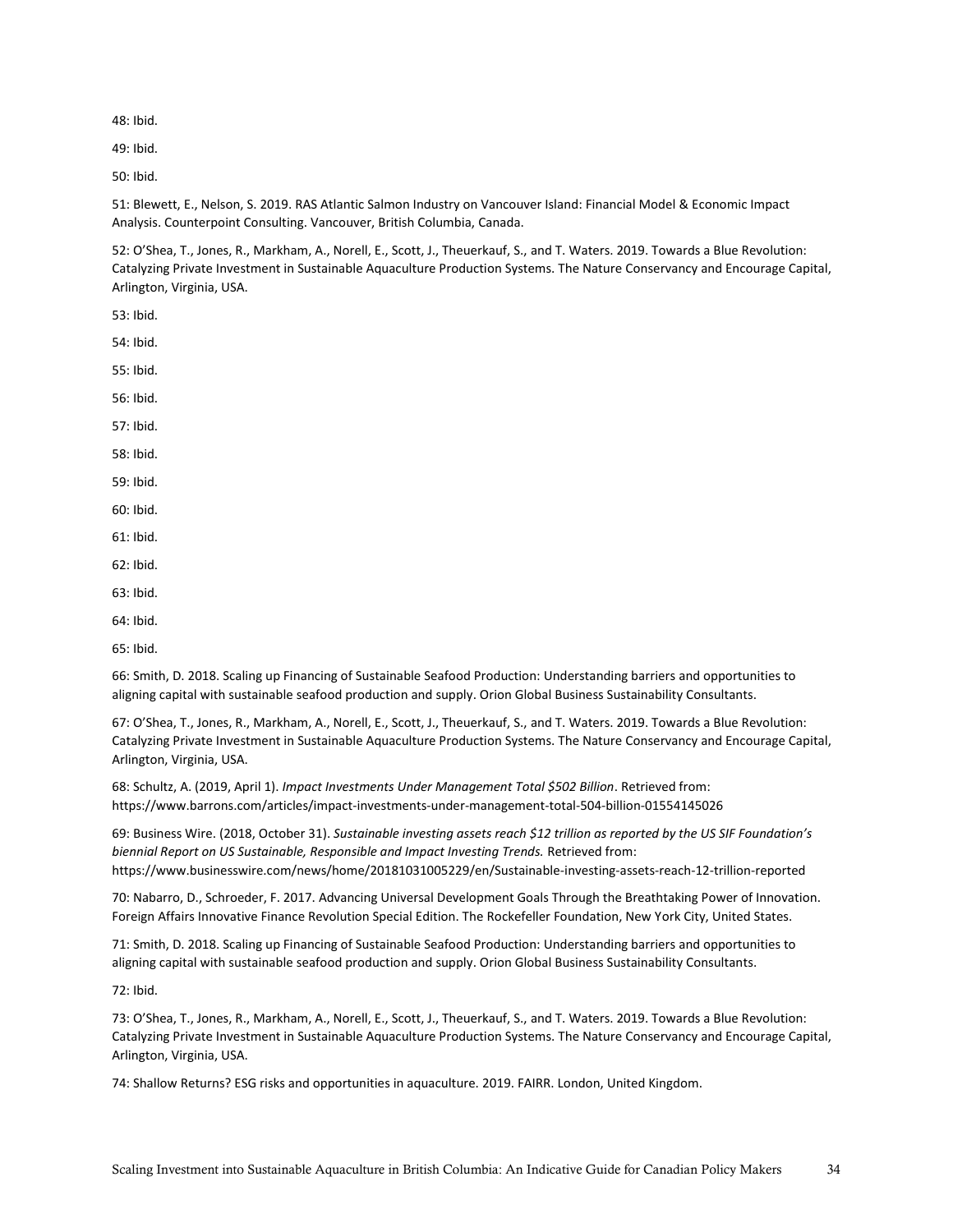75: O'Shea, T., Jones, R., Markham, A., Norell, E., Scott, J., Theuerkauf, S., and T. Waters. 2019. Towards a Blue Revolution: Catalyzing Private Investment in Sustainable Aquaculture Production Systems. The Nature Conservancy and Encourage Capital, Arlington, Virginia, USA.

76: Ibid.

77: Smith, D. 2018. Scaling up Financing of Sustainable Seafood Production: Understanding barriers and opportunities to aligning capital with sustainable seafood production and supply. Orion Global Business Sustainability Consultants.

78: Ibid.

79: Ibid.

80: O'Shea, T., Jones, R., Markham, A., Norell, E., Scott, J., Theuerkauf, S., and T. Waters. 2019. Towards a Blue Revolution: Catalyzing Private Investment in Sustainable Aquaculture Production Systems. The Nature Conservancy and Encourage Capital, Arlington, Virginia, USA.

81: Ibid.

82: Ibid.

83: Bannick, M., Goldman, P., Kubzanksy, M., Saltuk, Y. 2017. Across the Returns Continuum. Omidyar Network.

84: Ibid.

85: O'Shea, T., Jones, R., Markham, A., Norell, E., Scott, J., Theuerkauf, S., and T. Waters. 2019. Towards a Blue Revolution: Catalyzing Private Investment in Sustainable Aquaculture Production Systems. The Nature Conservancy and Encourage Capital, Arlington, Virginia, USA.

86: Ibid.

87: Ibid.

88: Ibid.

89: Bannick, M., Goldman, P., Kubzanksy, M., Saltuk, Y. 2017. Across the Returns Continuum. Omidyar Network.

90: Ibid.

91: O'Shea, T., Jones, R., Markham, A., Norell, E., Scott, J., Theuerkauf, S., and T. Waters. 2019. Towards a Blue Revolution: Catalyzing Private Investment in Sustainable Aquaculture Production Systems. The Nature Conservancy and Encourage Capital, Arlington, Virginia, USA.

92: Ibid.

93: Ibid.

94: Ibid.

95: Milewski, I., Smith, R. E. 2019. Sustainable aquaculture in Canada: Lost in translation. Marine Policy Journal.

96: Bone, J., Clavelle, T., Ferreira, J. G., Grant, J., Ladner, I., Immink, A., Stoner, J., Taylor, N. G. H. 2018. Best Practices for Aquaculture Management. Guidance for implementing the ecosystem approach in Indonesia and beyond. Conservation International, Sustainable Fisheries Partnership, University of California Santa Barbara.

97: Ibid.

98: O'Shea, T., Jones, R., Markham, A., Norell, E., Scott, J., Theuerkauf, S., and T. Waters. 2019. Towards a Blue Revolution: Catalyzing Private Investment in Sustainable Aquaculture Production Systems. The Nature Conservancy and Encourage Capital, Arlington, Virginia, USA.

99: Bone, J., Clavelle, T., Ferreira, J. G., Grant, J., Ladner, I., Immink, A., Stoner, J., Taylor, N. G. H. 2018. Best Practices for Aquaculture Management. Guidance for implementing the ecosystem approach in Indonesia and beyond. Conservation International, Sustainable Fisheries Partnership, University of California Santa Barbara.